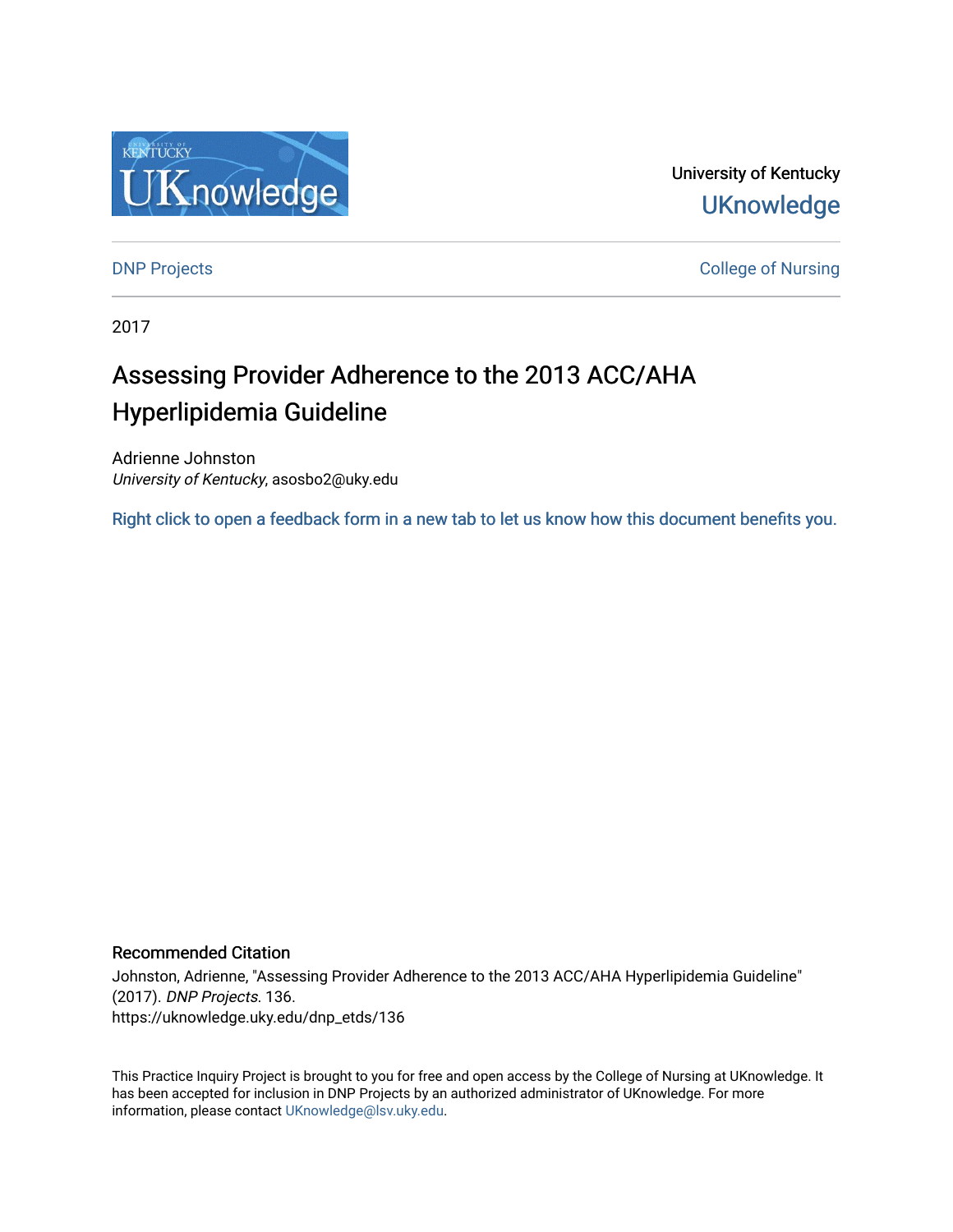# Running head: PROVIDER ADHERENCE TO HYPERLIPIDEMIA GUIDELINE

Final DNP Project

Assessing Provider Adherence to the 2013 ACC/AHA Hyperlipidemia Guideline

Adrienne Johnston RN, BSN

University of Kentucky College of Nursing Spring 2017

Judi Daniels, PhD, APRN—Committee Chair and Academic Advisor

Elizabeth Tovar, PhD, APRN—Committee Member

Jessica Sass, MSN, APRN—Committee Member/Clinical Mentor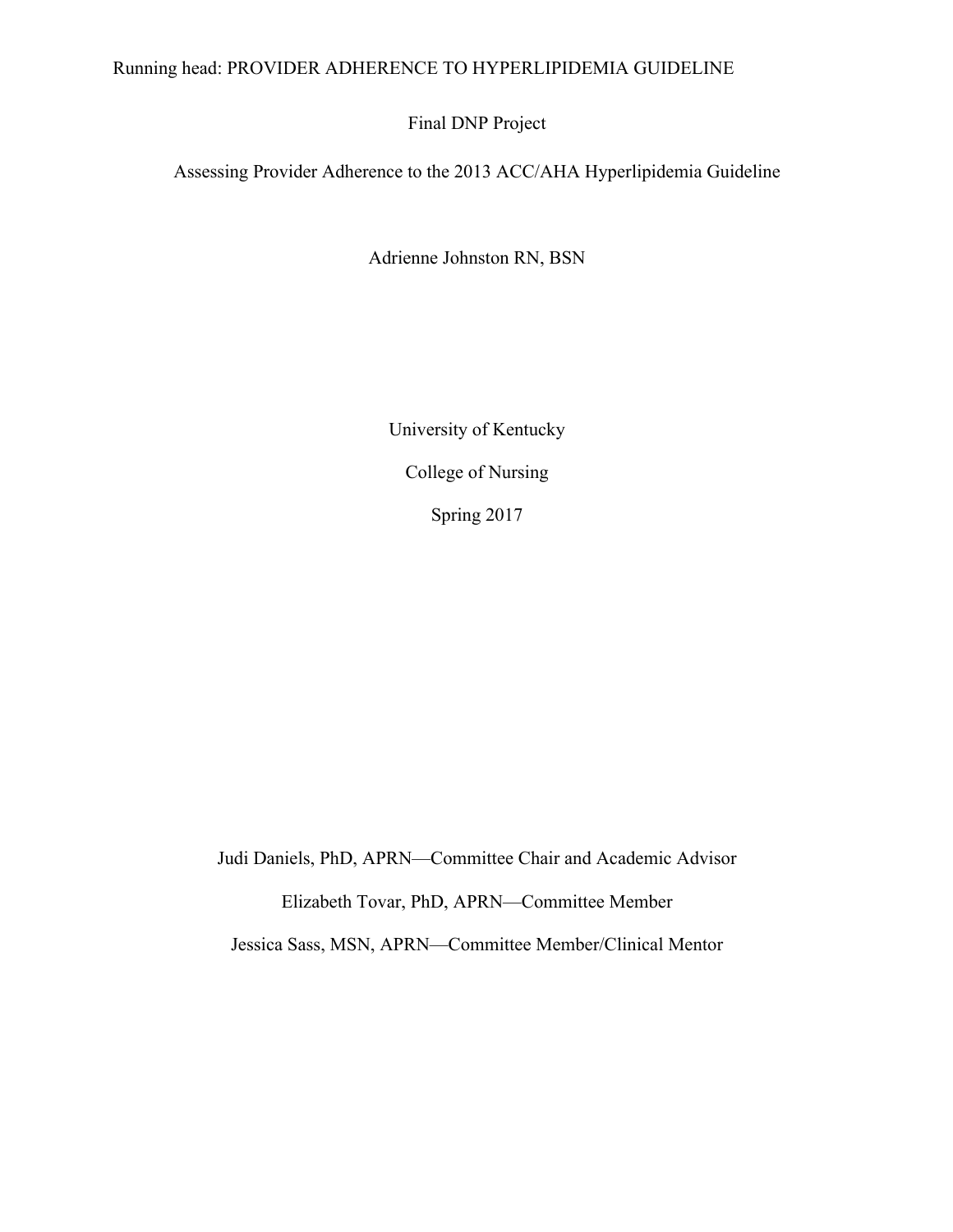# Table of Contents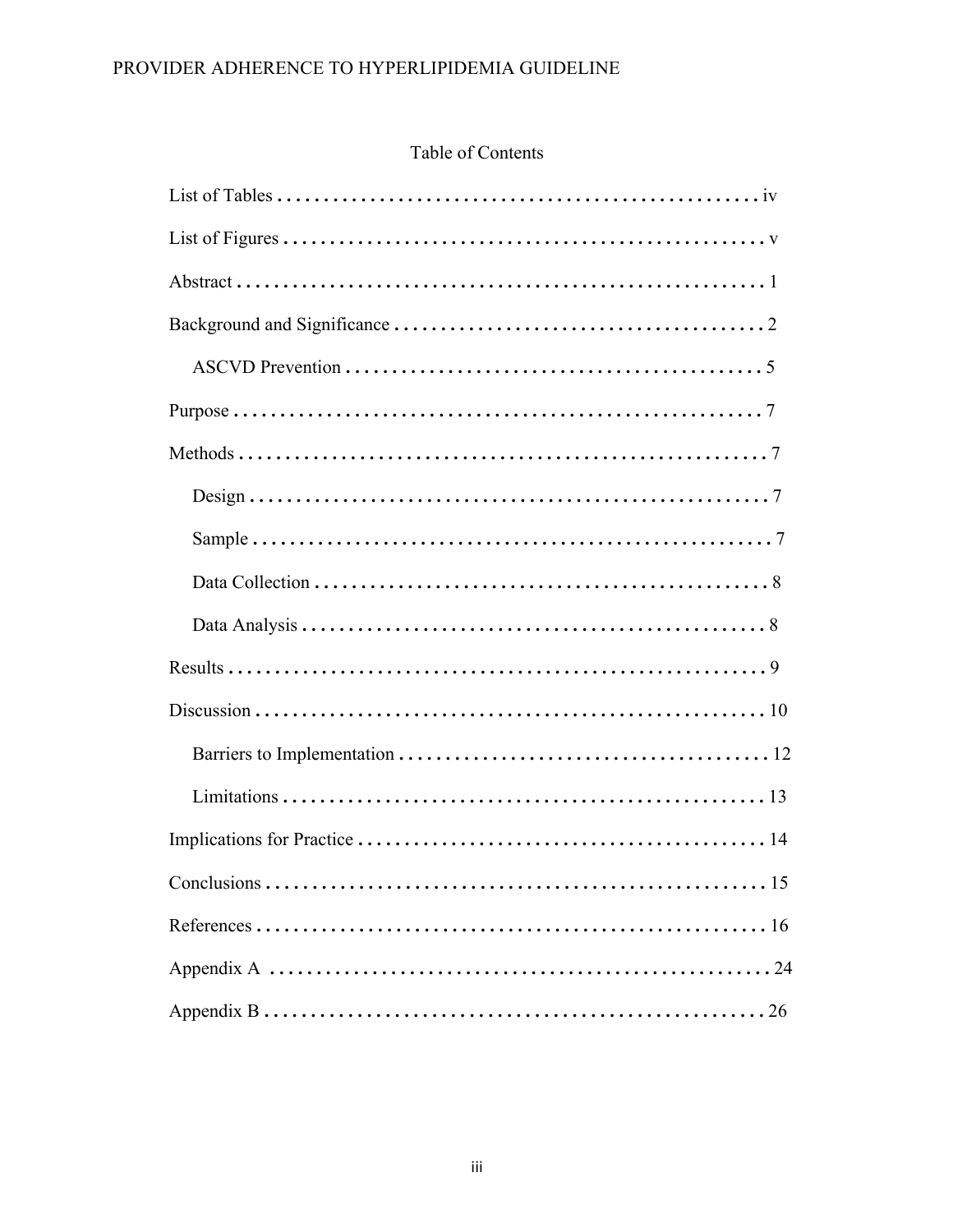# List of Tables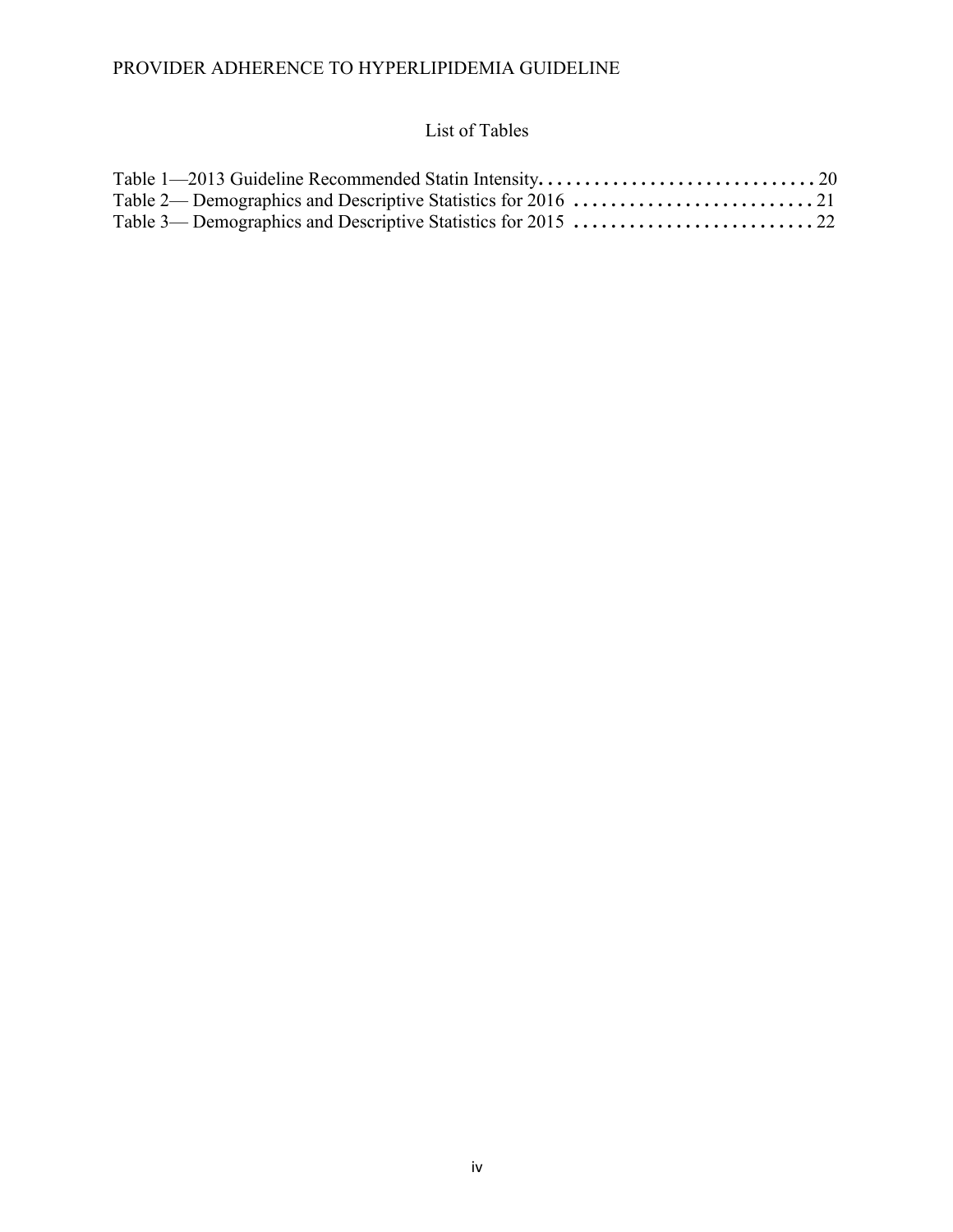# List of Figures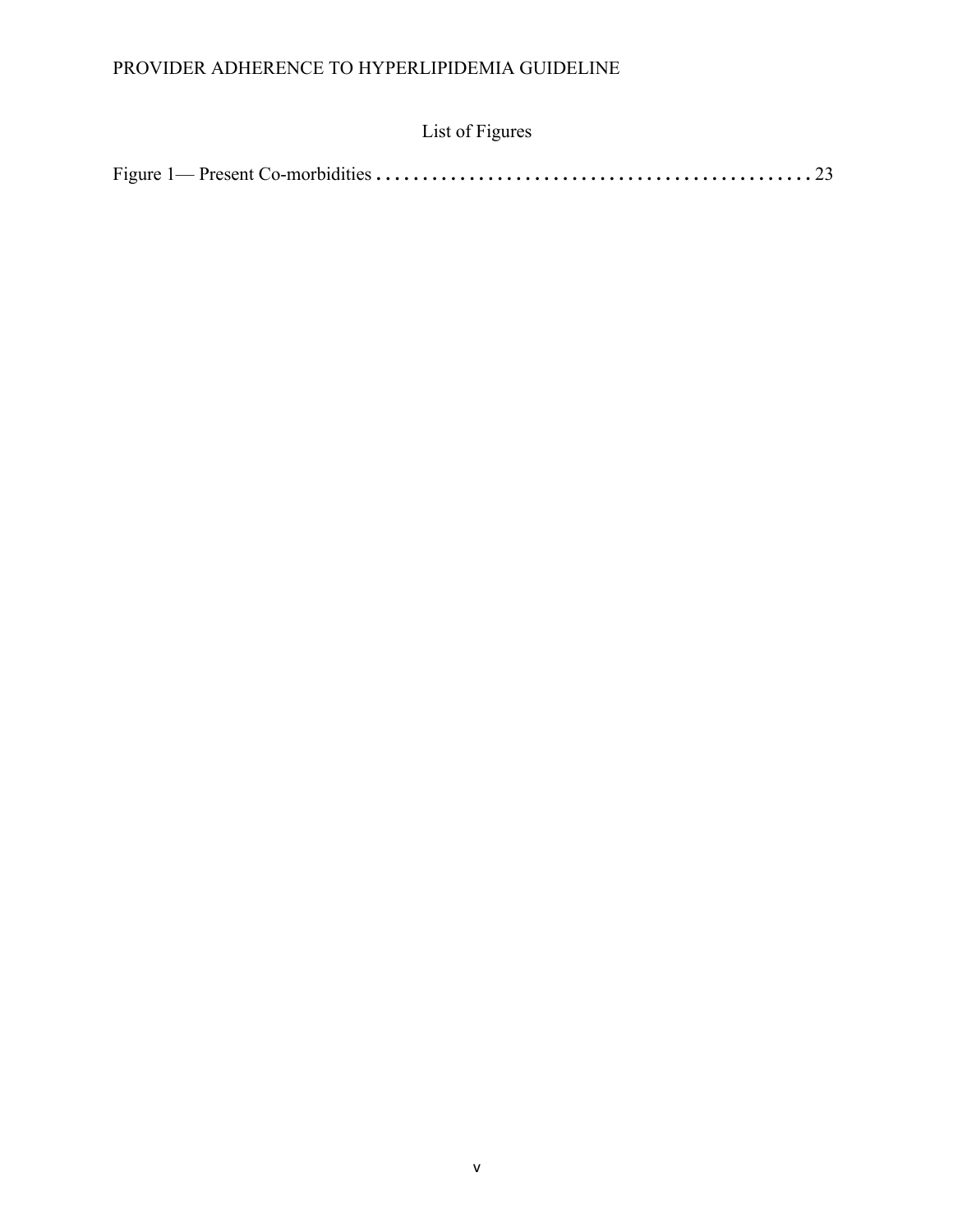#### Abstract

**Background:** Atherosclerotic cardiovascular disease (ASCVD) is the leading cause of death in the United States and accounts for more than 17.3 million deaths per year with hyperlipidemia as one of the leading risk factors. The 2013 American Heart Association/American College of Cardiology (AHA/ACC) hyperlipidemia guideline recommends healthy lifestyle habits, risk estimation of the development of cardiovascular disease using a risk calculator, and intensity dosed statin therapy. There has been controversy among providers resulting in confusion and inconsistent application of the guideline. **Purpose:** The purpose of this project was to examine provider adherence to the AHA/ACC hyperlipidemia guideline in a primary care clinic. The evaluation included appropriate intensity statin therapy according to the ASCVD risk score and evidence of provider discussion of healthy lifestyle habits. **Methods:** A retrospective chart review was conducted in which 150 patients between the ages of 45 to 75 were randomly selected who had an active diagnosis of hyperlipidemia and were currently on statin therapy. Documentation was reviewed for discussion of healthy lifestyle habits, a calculated ASCVD risk score, and appropriate intensity statin therapy. Data was reviewed in 2015 and 2016. **Results:** In this sample, 40% of patients with hyperlipidemia were not receiving the recommended statin therapy based on their ASCVD risk score, which had been calculated by the provider on 23% of patients. Of statistical significance ( $p = 0.001$ ), men (63%) were on appropriate intensity statin therapy, more often than women (37%). Discussion of lifestyle modifications took place in 50% of the visits. **Conclusion:** Based on the results of this review, there is room for improvement among providers in the evaluation and treatment of hyperlipidemia patients recommended by the 2013 guideline.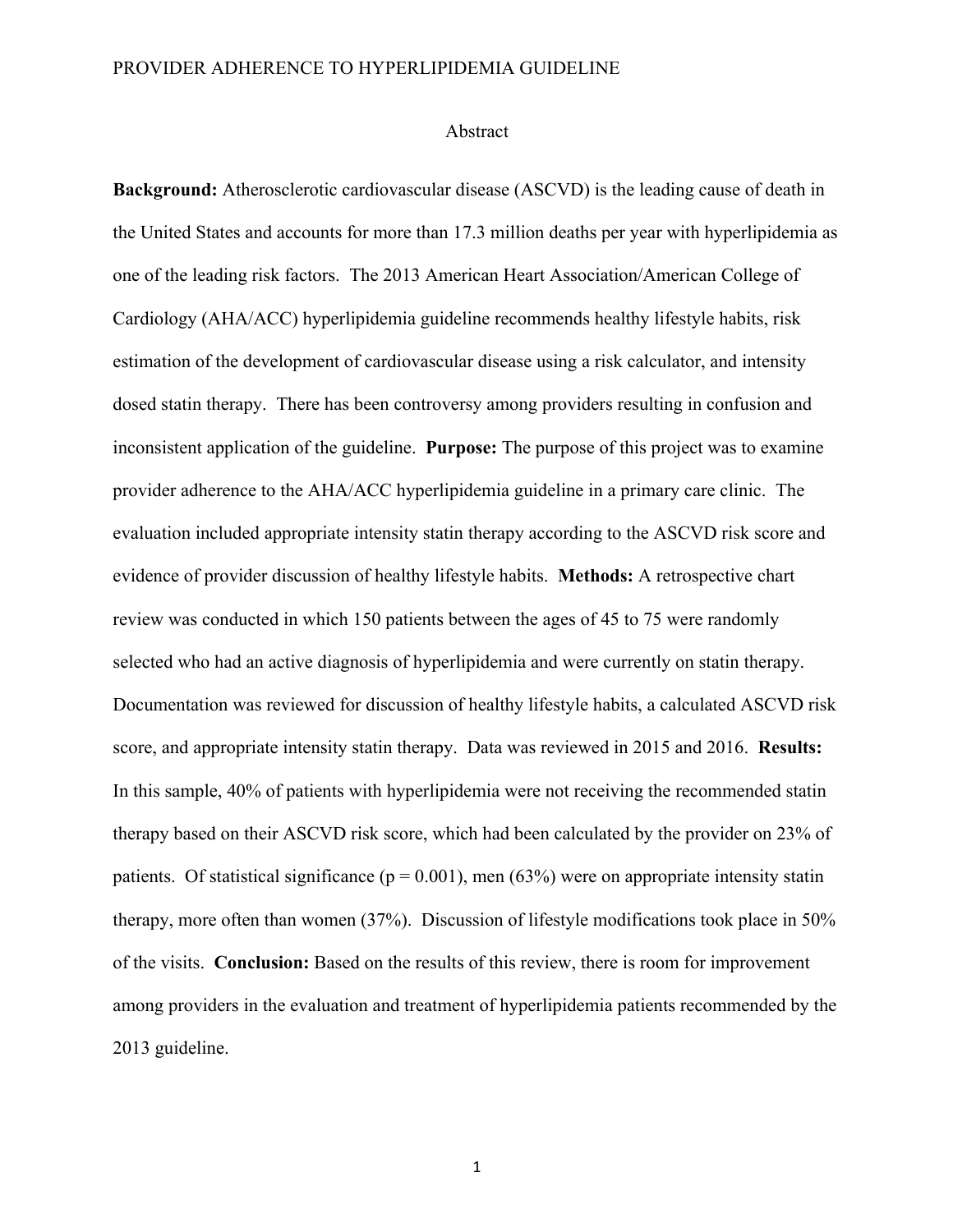Assessing Provider Adherence to the 2013 ACC/AHA Hyperlipidemia Guideline

Cardiovascular disease is the leading cause of death in the United States. It accounts for 17.3 million deaths per year with an anticipated increase in annual mortality to more than 23.6 million by 2030 (Mozaffarian et al., 2015). Kentucky is ranked eighth in cardiovascular disease death rates accounting for 30% of all deaths in 2009 (Kentucky Cabinet for Health and Family Services, 2015). It is imperative that health providers focus on improving cardiac health in order to reduce the burden of cardiovascular disease. One key intervention is helping patients manage their cholesterol, a known risk factor for cardiac disease. The advents of new treatment guidelines have not yet been fully endorsed by healthcare providers. The purpose of this project was to examine provider adherence to the elements of the American Heart Association/American College of Cardiology hyperlipidemia guideline in a primary care clinic.

#### **Background and Significance**

Hyperlipidemia is present in one in six American adults (CDC, 2015). It refers to increased levels of lipids or fats in the blood and is one of the most significant risk factors for atherosclerotic cardiovascular disease (ASCVD). A lipid panel includes measurements of total cholesterol, high-density lipoprotein (HDL), low-density lipoprotein (LDL) and triglycerides. Total cholesterol is a measure of the total amount of cholesterol in the blood and is calculated from a formula including HDL, LDL, and triglycerides (CDC, 2015). LDL is considered "bad" cholesterol and high levels can lead to plaque buildup in arteries causing heart disease and stroke. HDL, the "good" cholesterol, absorbs cholesterol and carries it to the liver where it is flushed from the body. Triglycerides are fats in the blood the body uses for energy (CDC, 2015).

The risk for heart disease is doubled in individuals with high total cholesterol, defined as greater than 240 mg/dl. Seventy-three million adults in the United States have high low-density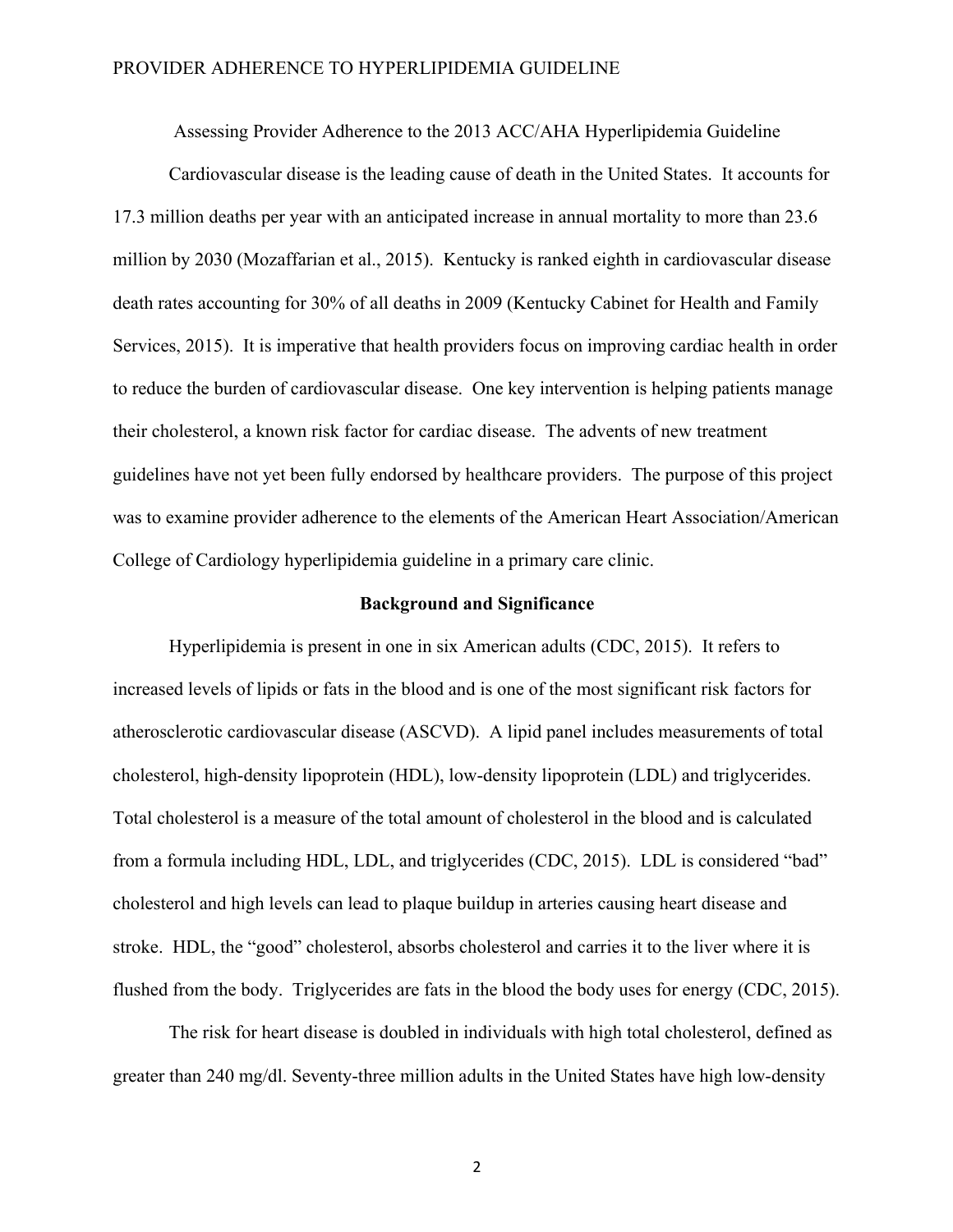lipoprotein (LDL), defined as greater than 189 mg/dL. Less than half of adults with high LDL are receiving treatment to lower their levels and less than one in three adults with high LDL have the condition under control. Some risk factors for hyperlipidemia are cannot be controlled, such as age, gender, and heredity; however, modifiable risk factors can be controlled and include an unhealthy diet, being overweight or obese, smoking, and lack of exercise (CDC, 2015).

The previous hyperlipidemia clinical practice guideline was known as Adult Treatment Panel III (ATP III). In addition to obtaining a fasting lipid panel, it recommended identifying the presence of clinical ASCVD and/or the presence of major risk factors other than LDL that may modify LDL goals (National Heart, Lung, and Blood Institute, 2001). If more than two risk factors were present without a diagnosis of coronary heart disease, a risk score would be obtained using the Framingham calculator sorting them into one of three levels: <10%, 10-20%, and  $>20\%$ . The patient would then be placed into a risk category. Based upon their risk, there would be an LDL goal, an LDL level at which to start lifestyle changes, and an LDL level at which to consider starting medication. This guideline also recommended medications in addition to statins, such as bile acid sequestrants, nicotinic acid, and fibric acids (National Heart, Lung, and Blood Institute, 2001).

Evolving evidence over the past fifteen years led to the development of an updated guideline for lipid management, which was published in 2013 by the American College of Cardiology and American Heart Association. The goal was to provide primary care providers with evidence-based recommendations easy to use in the clinical setting (Stone et al., 2014). A ten-year risk score, calculated by the Pooled Cohort Equation, is based on data from multiple community-based populations and is applicable to African-Americans and non-Hispanic men and women ages 40 to 75 with no preexisting cardiovascular disease (Stone et al., 2014). In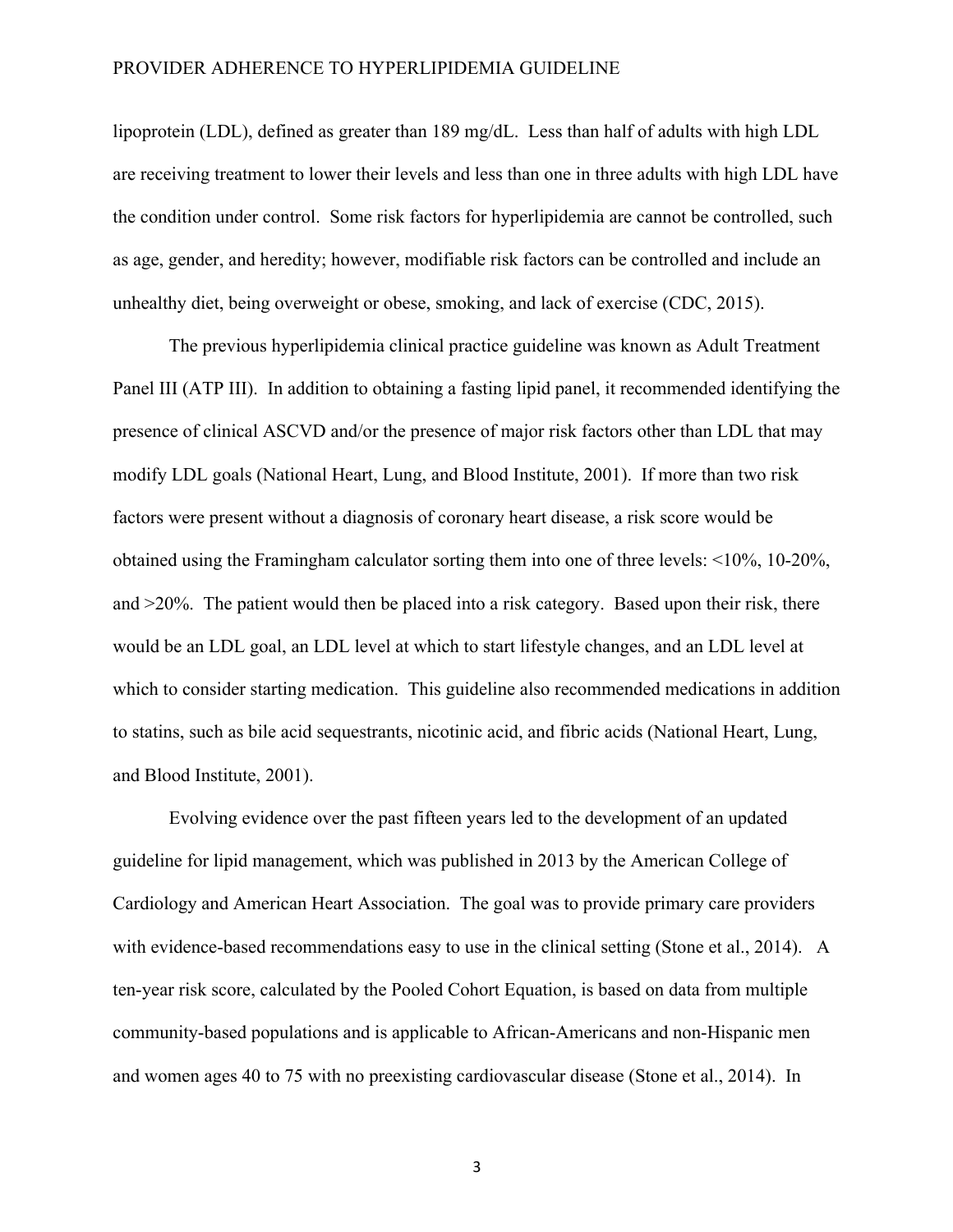contrast to the Pooled Cohort Equation, the Framingham calculator used in ATP III did not consider ethnicity other than Caucasian, a diagnosis of diabetes, and was calculated for ages 30- 79.

The calculated ASCVD risk score ultimately determines the level of statin intensity and is an estimate of a person's ten-year risk for a cardiovascular event (Stone et al, 2014). The information required to calculate the risk is age, gender, race, total cholesterol, HDL, systolic blood pressure, if treatment for high blood pressure is present, diabetes diagnosis, and smoking status. Statin therapy is recommended in any risk score greater than or equal to 7.5% (Stone et al., 2014).

Reduction of ASCVD risk identified in the 2013 guideline includes lifestyle modifications (i.e. healthy diet, regular exercise, avoidance of tobacco, and healthy weight) and statin therapy. The lifestyle modifications have been emphasized more than that of the ATP III, but it is the statin therapy that underwent the greater change. Four main statin benefit groups have been identified (see Appendix B) with statin therapy divided into low-intensity, moderateintensity, and high-intensity (see Table 1). In addition, specific medications are recommended along with their respective dosing.

Based on evidence from randomized controlled trials, the 2013 guideline recommends using a fixed dose of a statin to reduce the risk of ASCVD in adults 21 years and older (Stone et al., 2014). Research demonstrates that using a fixed moderate to high dose statin when initiating therapy results in a higher decrease in LDL than starting with a lower dose and titrating up. Previous guidelines have recommended specific LDL and cholesterol targets; however, there is no evidence to support this. Therefore, the ACC/AHA guideline does not include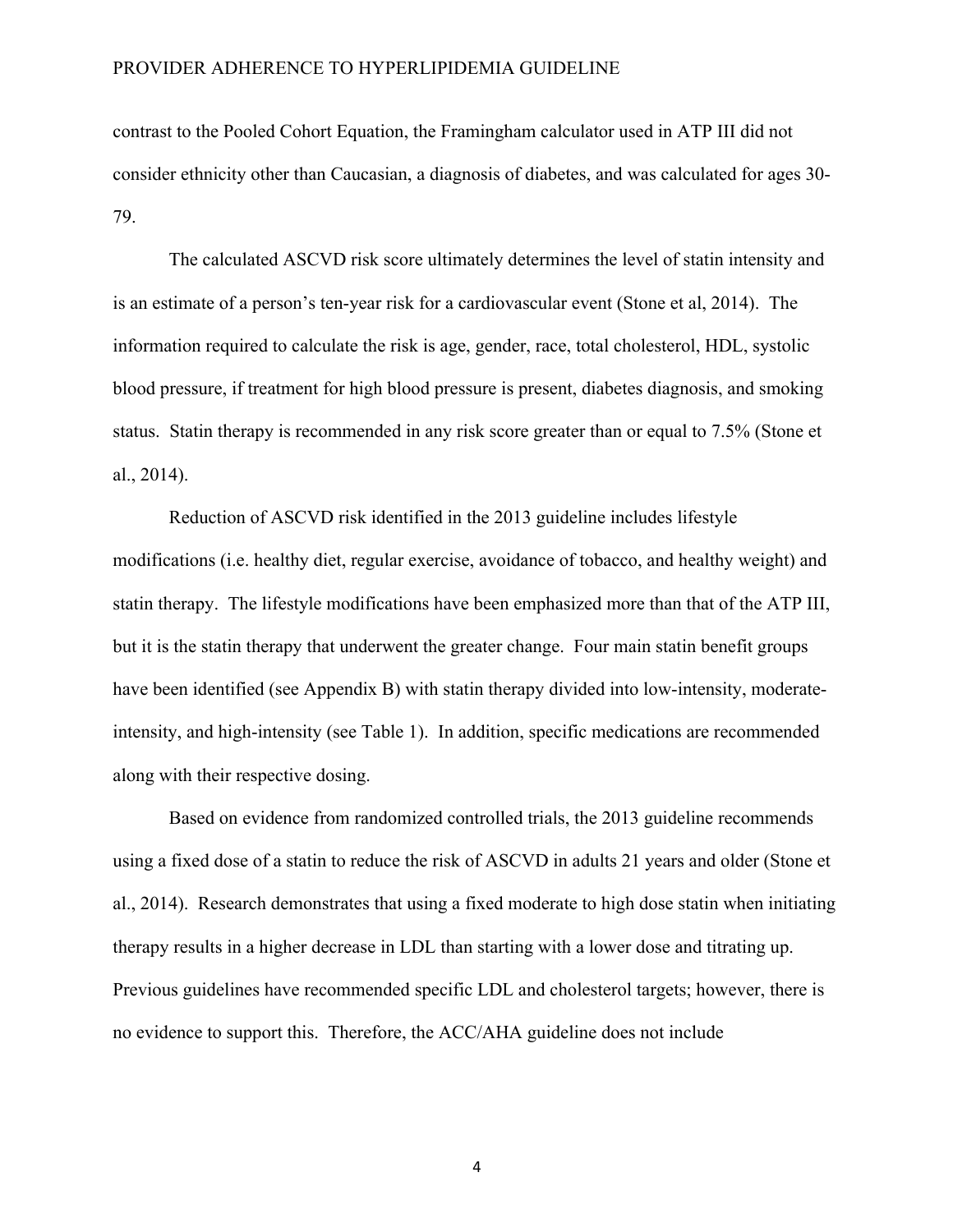recommendations for specific LDL or non-HDL targets in the prevention of cardiovascular disease (O'Riordan, 2013).

### **ASCVD Prevention**

ASCVD prevention is dependent upon lifestyle modification as well as statin therapy. A study by Barnard (1991), though dated, demonstrated the effect lifestyle modification has on serum lipid levels. The program included 4,587 adults who attended a three-week lifestyle modification program consisting of a high complex carbohydrate, high-fiber, low fat, and lowcholesterol diet. In addition, patients were encouraged to engage in daily physical activity, primarily walking. The post study intervention revealed total cholesterol values were reduced by 23%, LDL was reduced by 23%, and triglyceride levels were reduced by 33% (Barnard, 1991). Though this research is over twenty years old, the principles remain applicable today.

A healthy lifestyle defined by the AHA includes a healthy diet, regular exercise, avoidance of tobacco products, and maintaining a healthy weight. The recommended diet is one high in vegetables, fruits, whole grains, low-fat dairy products, and lean meats, with limited saturated fat and less than 2400mg of sodium intake daily (Claas & Arnett, 2016; McKibben, Al Rifai, Mathews, & Michos, 2016). Adults should engage in moderate to vigorous physical activity three to four times a week lasting approximately forty minutes and include musclestrengthening exercises at least twice a week. Healthy weight is defined as a BMI between 18.5 and 24 kg/m2 and a waist circumference <35 inches (McKibben et al., 2016).

The changes in statin therapy were redesigned in the new 2013 guideline. They are considered the first-line pharmaceutical treatment for patients with hyperlipidemia, but have also proven beneficial in primary prevention of ASCVD. Not only do they lower LDL by as much as 55%, they also improve endothelial lining, help stabilize atherosclerotic plaques, reduce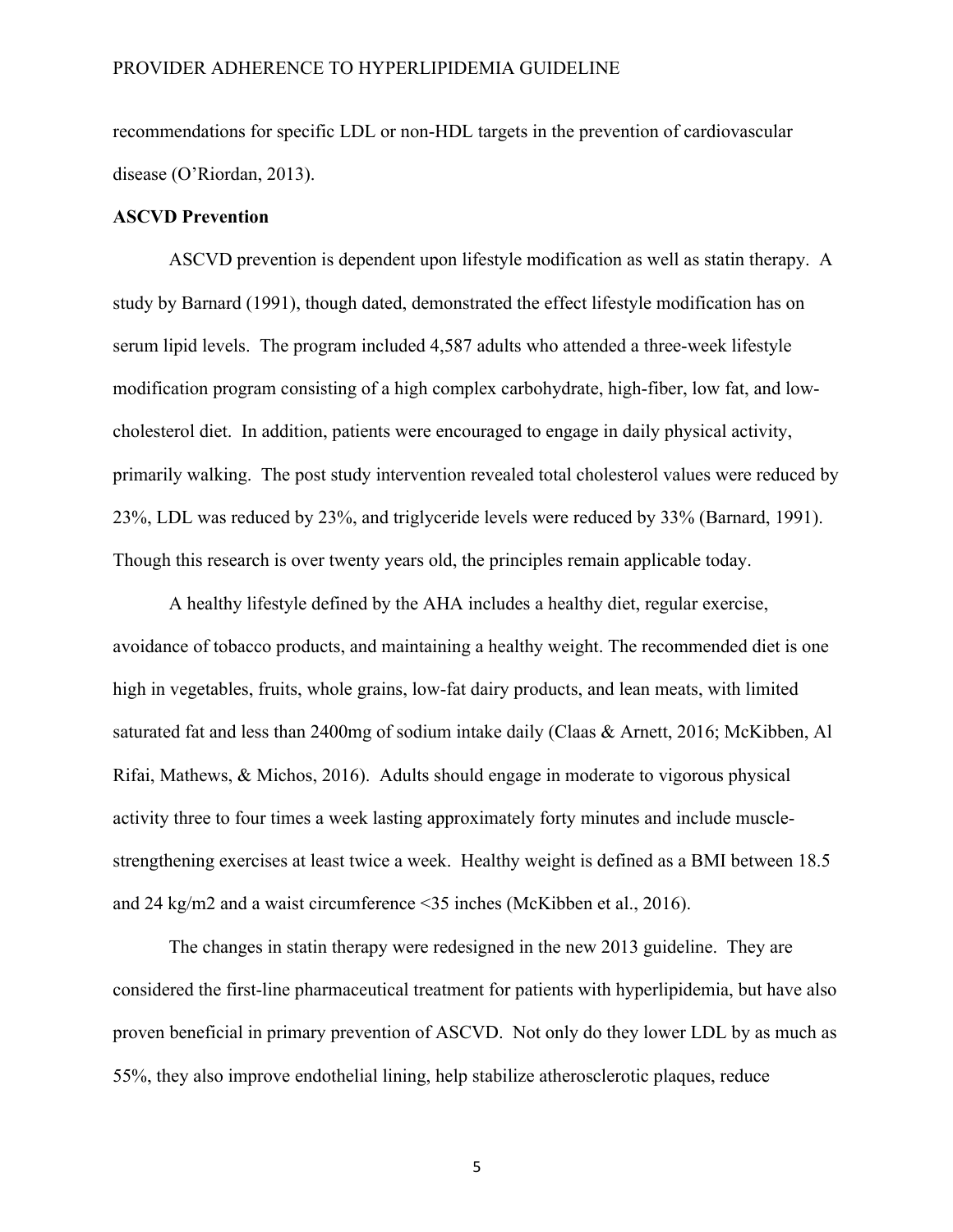inflammation and damage from oxidative stress, and prevent platelet aggregation reducing the risk of a thrombus (Cleveland Clinic, 2015). Statin therapy reduces the five-year risk of death, myocardial infarction, and stroke. There is no evidence supporting the use of non-statin lipidlowering medications, such as Zetia, niacin, fibrates, and omega-3 fatty acids, in the primary prevention of ASCVD and should only be used if there is a documented statin intolerance (Last, Ference, & Menzel, 2017).

There has been some controversy among health providers about the 2013 guidelines in comparison to ATP III. Most of the controversy relates to statin prescribing in primary prevention of ASCVD. Some feel the new Pooled Cohort Equation overestimates risk and reaches the 7.5% threshold for consideration of statin therapy for age alone (Newsome, 2014). Outside of the concerns regarding the potential overprescribing of statins, there is also the difficulty in changing practice from titrating therapy to a fixed dose. Providers have had difficulty not treating to an LDL goal as identified by a specific number (Newsome, 2014).

The previous perceived incidence of liver injury has been minimized, as there is little evidence to support liver toxicity from statins. Providers still tend to over-monitor liver enzymes due to their continued fear of statin intolerance. The concern regarding statin induced myopathy, reported in 1-29% of patients, is not a reason to discontinue its use. The Statin Intolerance Panel encourages continued use of some form of statin therapy except in the instance of a true allergy. For those that are unable to tolerate daily dosing, weekly or every-other-day dosing with rosuvastatin or atorvastatin may still provide significant reductions in LDL. Research has demonstrated that the statin benefit of ASCVD risk reduction greatly outweighs potential adverse effects (Robinson, 2014). Although statin prescribing among providers has increased over the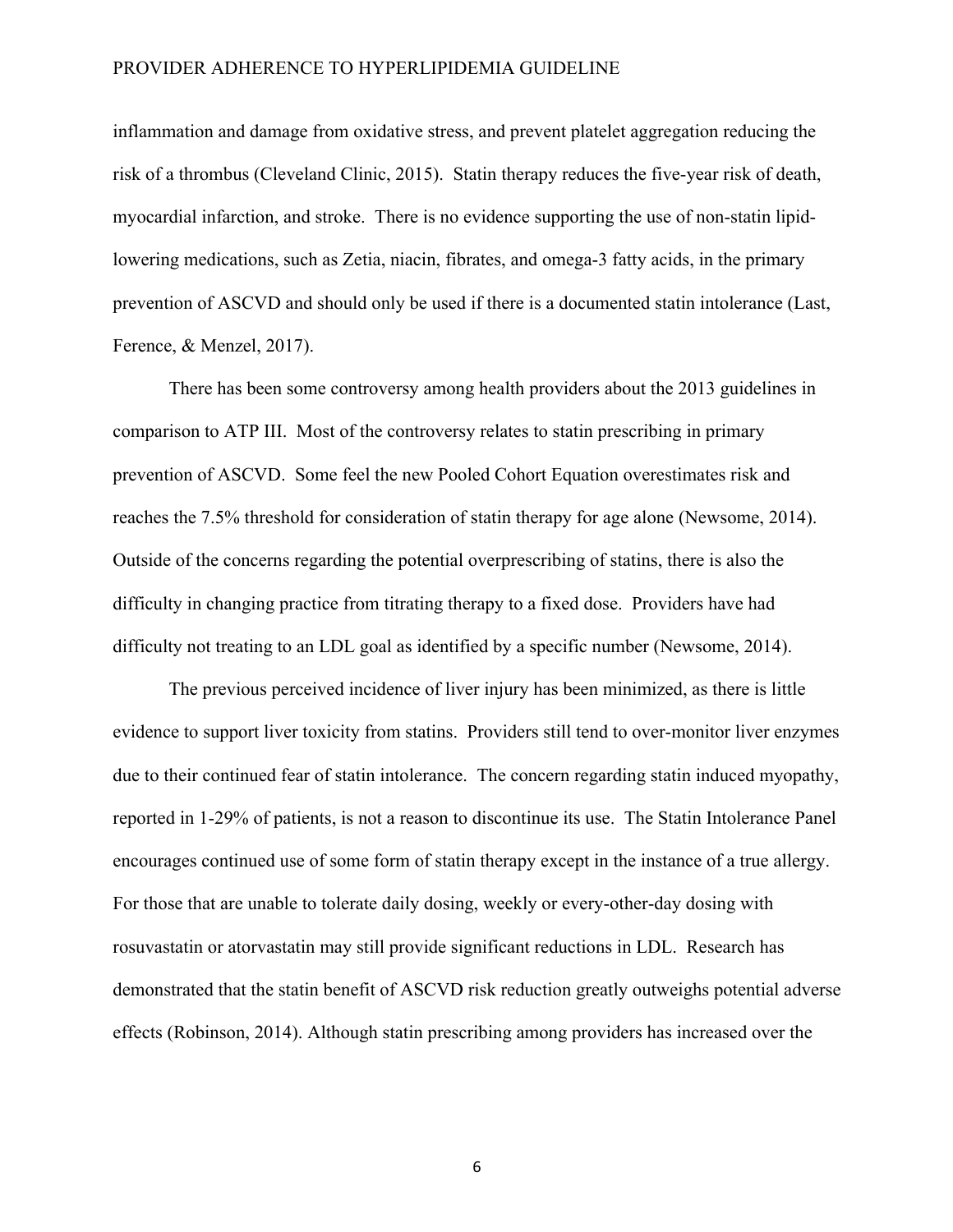years, ways to overcome these controversies and improve provider prescribing of statins need to be investigated.

#### **Purpose**

The purpose of this project was to evaluate statin prescribing among providers at the UK Family and Community Medicine Clinic according to the 2013 ACC/AHA Hyperlipidemia Guideline. The primary aim was to examine prescribing patterns among the healthcare providers. Other aims of this project included how often discussion of lifestyle modifications and documentation of a calculated ASCVD risk score was present. By examining current provider practices, baseline data will be provided for future quality improvement initiatives.

#### **Methods**

### **Design**

A descriptive study using a retrospective chart review of 150 patients was examined for the current management of ASCVD risk and statin medication prescribing practices of primary care providers (PCPs) at the UK Family and Community Medicine Clinic. The clinic is comprised of 20 attending physicians, 21 resident physicians, and 8 nurse practitioners that together see approximately 3500 patients a month. They see patients of all ages throughout the lifespan.

#### **Sample**

The UK Center for Clinical and Translational Science provided a list of all patients seen at the clinic from January 1, 2016, to September 30, 2016 and who met inclusion criteria. Patients included in the review were between the age of 45 to 75, diagnosed with the ICD10 codes for high cholesterol, hyperlipidemia, or dyslipidemia, and currently on a statin medication. Patients excluded from the chart review include those less than 45, over age 75, no active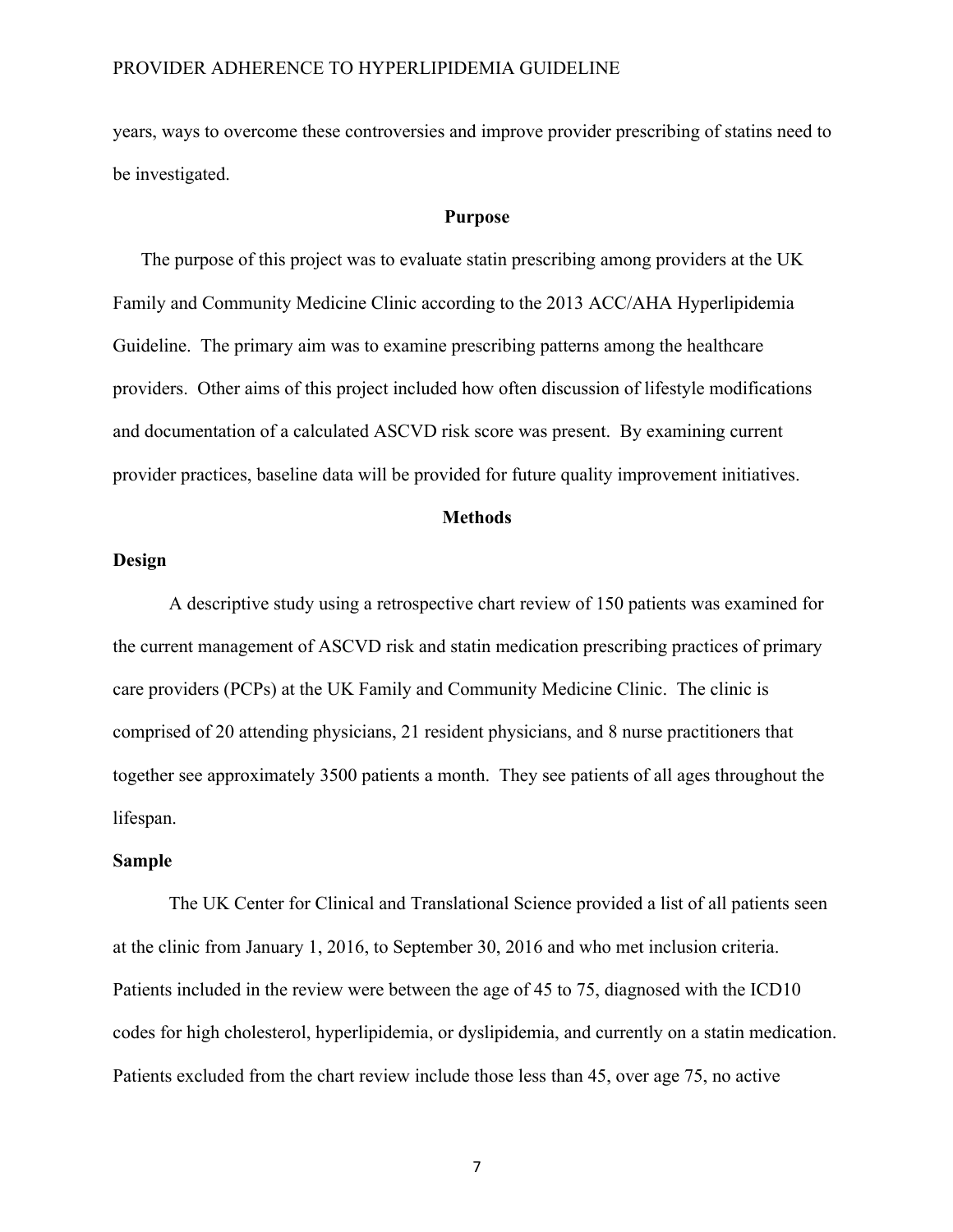diagnosis of hyperlipidemia, or not on statin therapy. The age of 45-75 was determined as that that is the age range used in the Pooled Cohort Equation. A total of 443 patients were identified and from that list 150 were randomly chosen for review. The chart review was conducted from the Allscripts electronic health record (AEHR). IRB approval was obtained through the University of Kentucky.

#### **Data Collection**

The charts for 150 patients seen for hyperlipidemia in 2016 were reviewed. If they were a patient of the clinic and had been diagnosed with hyperlipidemia either in 2015 or before, a visit for hyperlipidemia in 2015 was also reviewed. See Appendix A for all information collected ranging from demographics and co-morbid conditions to current and past treatment for hyperlipidemia. Information was collected for 2016 and where possible, 2015. The principle investigator calculated and recorded an ASCVD risk score for 2016 and 2015.

The chart review was performed using a UK issued computer on a secured server network. A codebook was created and all information was stored in an Excel spreadsheet on the principle investigators password protected computer. Patient consent was waived in accordance with IRB regulations since the nature of the data collection was a retrospective medical record review, where patient identifiers were not collected.

### **Data Analysis**

The data collected was entered into an Excel spreadsheet and exported to the IBM Statistical Package for the Social Sciences (SPSS) software for statistical analysis. Descriptive statistics and frequency distributions summarized the sample. Bivariate analysis tested for differences in adherence by demographic and clinical variables. Chi-square tests of association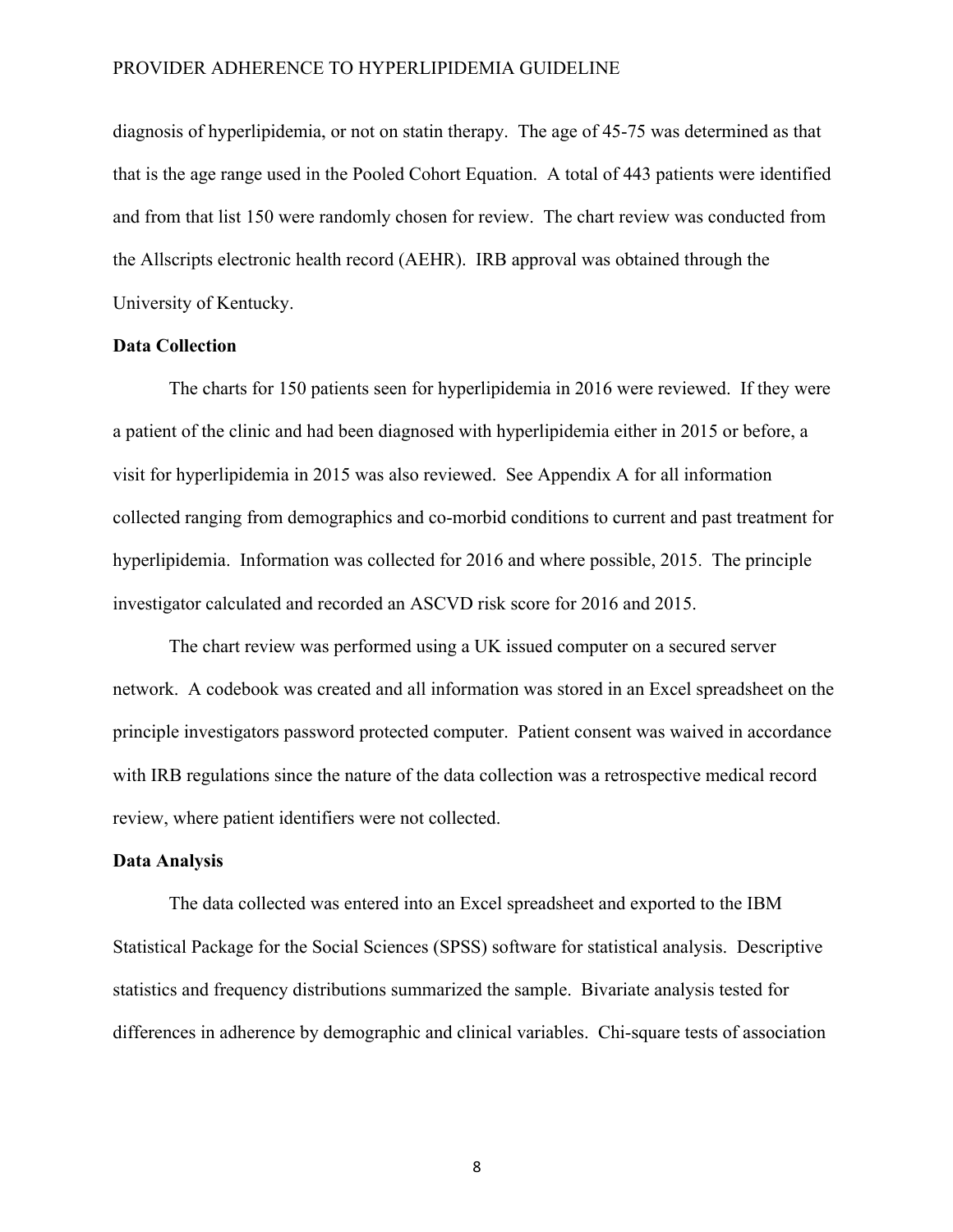and fisher's exact tests were used for categorical variables. Mann-Whitney U tests were used for differences with ordinal demographics. A p-value of 0.05 determined statistical significance.

#### **Results**

A total of 150 patients were randomly selected for inclusion in the chart review. Of the 150 patients reviewed in 2016, 138 were reviewed in 2015. The other twelve patients were either diagnosed with hyperlipidemia in 2016, or were not seen at the clinic prior to 2016. There was equal gender distribution and the majority (73%) classified themselves as Caucasian. The age of the sample ranged from 45-75 with over 70% being between 50 and 70. Sixty-five percent of the sample reviewed had a BMI greater than 30kg/m2. Only 19% of the total sample currently smoked in both 2015 and 2016. See Tables 2 and 3 for all demographic information. Hypertension, Diabetes, and Obesity were the most common co-morbidities among patients (see Chart 1).

In terms of lifestyle variables, providers addressed diet and exercise approximately 50% of the time in 2016. This was slightly higher than in 2015, where diet and exercise were addressed 45% of the time. In 2015, 30% of the sample reported making a lifestyle change in either diet or exercise. This percentage was higher in 2016, wherein 45% of the sample had made some type of lifestyle change. Among the 19% of current smokers, smoking cessation was discussed approximately 70% of the time in 2016 and 60% of the time in 2015.

Looking at current statin prescribing, atorvastatin was the most common statin used (65%), followed by simvastatin and pravastatin each prescribed 16% of the time. Over 50% of patients reviewed had been on a statin medication more than five years. Fifty-nine percent were on appropriate statin therapy in 2016 and 53% were on appropriate therapy in 2015. In 10% of those not on the appropriate statin intensity, clinical documentation was present to justify the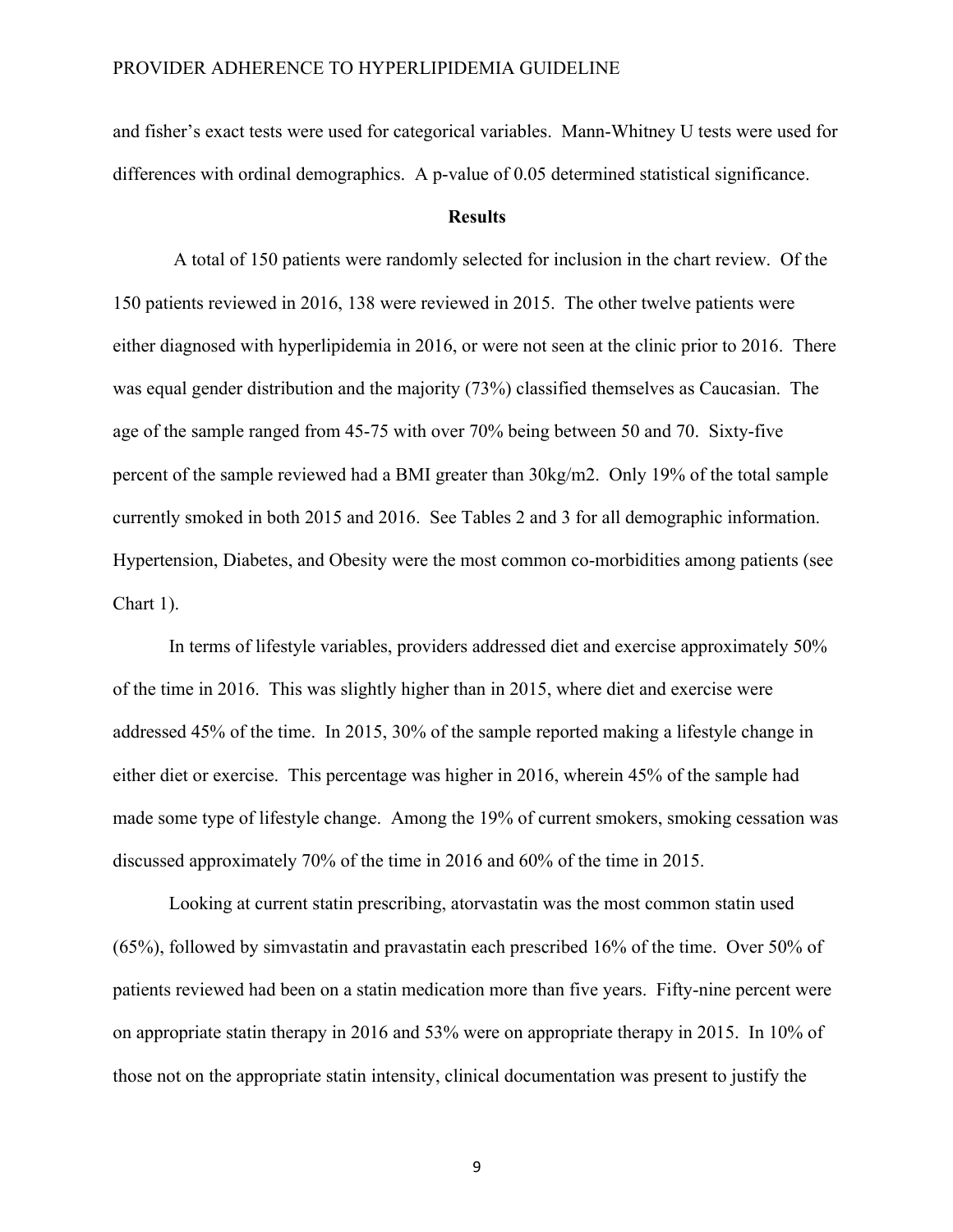dosage. Of statistical significance ( $p = 0.001$ ), males (63%) were on appropriate statin therapy more often than females. A calculated ASCVD risk score was present in 23.3% of the charts in 2016 and 20.3% of the charts in 2015. The mean ASCVD risk score was around 15% in both 2016 and 2015.

Lab monitoring and other previously recognized therapies for management of hyperlipidemia were also reviewed. Liver enzymes were checked prior to statin initiation in 90% of patients and liver enzymes and lipid panels were monitored yearly in almost 80% of patients. No patients reviewed had been prescribed a bile acid sequestrant, 0.7% had been prescribed a niacin, 1.3% prescribed Zetia, 3.3% prescribed a fibrate, and 8.7% taking Omega-3 fatty acids.

#### **Discussion**

The purpose of this study was to determine if primary care providers at the UK Family and Community Medicine Clinic were following the recommendations of the 2013 hyperlipidemia guideline and prescribing appropriate intensity statin therapy. Adherence to the hyperlipidemia guideline can help in prevention of cardiovascular disease and the management of it. Further, looking at the cost to the healthcare system, it is prudent for all providers to address this important issue. The direct and indirect cost of cardiovascular disease totals more than \$320.1 billion, including health expenditures and lost productivity (Mozaffarian et al., 2015).

This sample was well representative in terms of gender and age. What was not well represented was ethnicity as the majority of patients seen were Caucasian. It is interesting to note that 63% of males had appropriate statin therapy whereas only 37% of females were prescribed the appropriate dosage. Prior to the most recent literature, cardiovascular disease was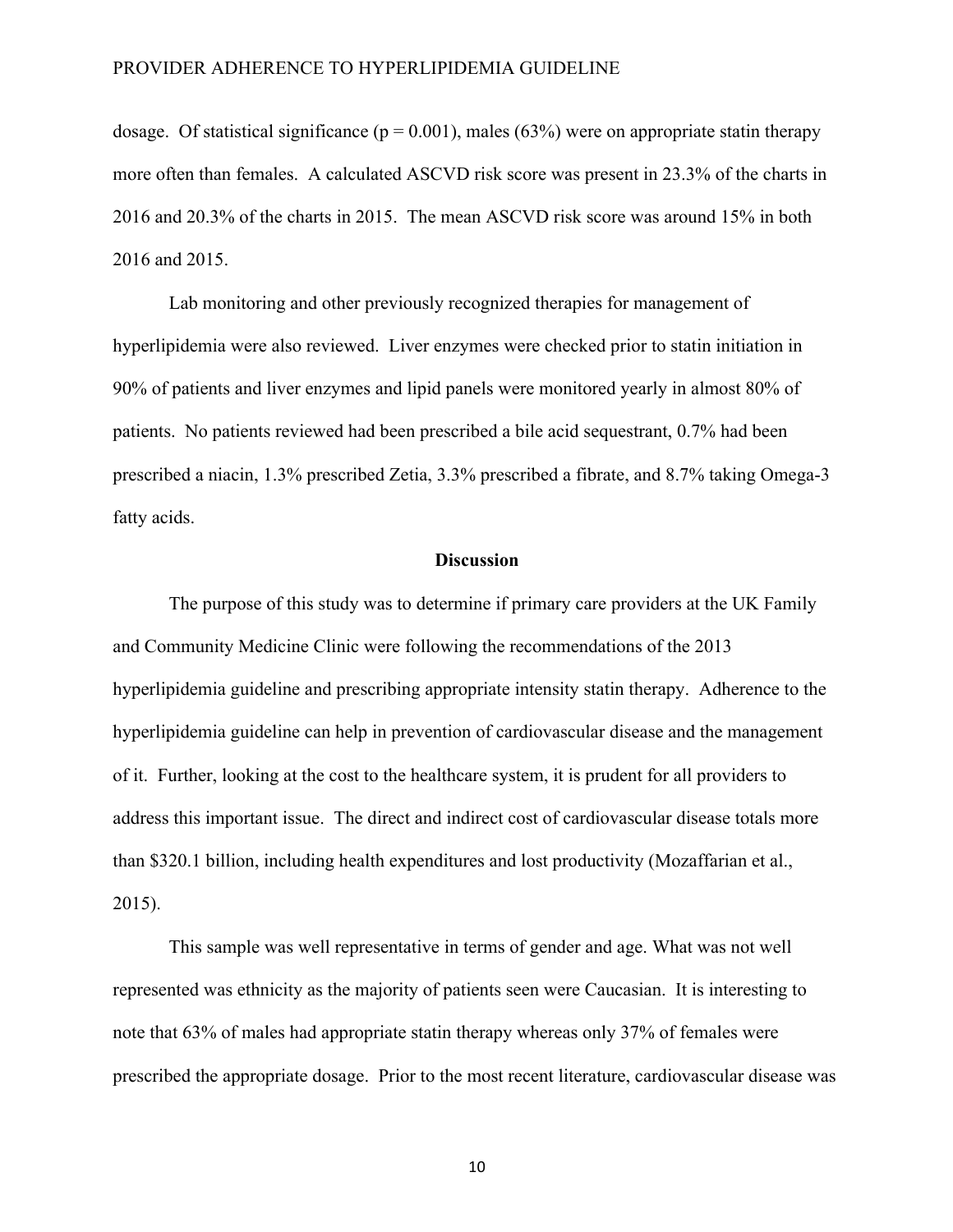not well treated in women and research was lacking related to the benefit of statin therapy for primary prevention in women (McKibben et al., 2015). This may say something to the emphasis providers give toward women and warrants further investigation.

There is a high incidence of hypertension, diabetes, and obesity in patients with dyslipidemia. Of the sample, fifty-one patients (34%) had all three co-morbidities: hypertension, diabetes, and obesity. According to recent statistics from the World Health Organization (WHO), one in three adults worldwide has hypertension and 10% of people have diabetes. From 2013 to 2014, 38% of U.S. adults over the age of 20 were considered obese while 71% were considered overweight or obese (CDC, 2016). It is interesting to note that only 19% of the sample smoked, especially since rates of smoking in Fayette County are approximately 25% (Kentucky Department for Public Health, 2008). One might wonder if there were instances of smoking status not being documented or if efforts at encouraging and facilitating smoking cessation have been successful.

According to the results of this review, 40% of patients are not receiving the appropriate intensity statin therapy recommended by the guideline. Of the patients not on the appropriate statin intensity, clinical documentation to support the current dose was only found in 10%. One possibility is that the dosage from 2015 was continued because the lipid panel had improved from the previous year. Had an ASCVD risk score been calculated per recommendation of the guideline, the provider may have prescribed a higher intensity statin. It could also be that with the presence of so many other issues, providers were focused on all the other chronic conditions and the statin was not re-evaluated due to time constraint (Parker et al., 2008).

In addition, a calculated ASCVD risk score was only documented approximately 20% of the time. This could indicate an over or underestimation of patient risk by not using a risk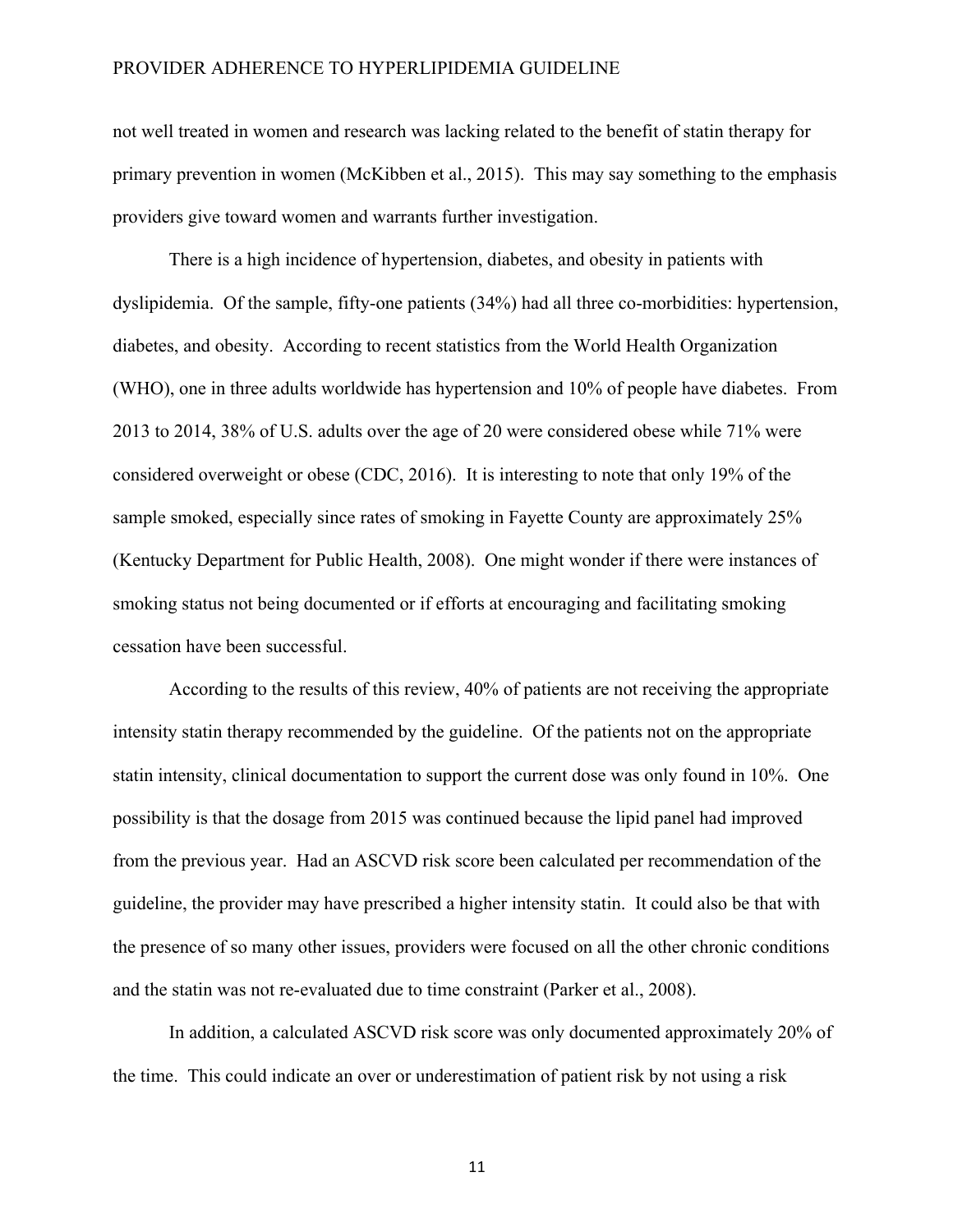calculator. Research has demonstrated that the use of a risk calculator to accurately estimate a patient's cardiovascular risk improves statin prescribing among providers (Sekaran, Sussman, Xu, & Hayward, 2013). Sixty-six percent of patients with an ASCVD risk calculated and documented were on appropriate statin therapy. The calculated ASCVD risk score decreased from 2015 to 2016 in 54% of patients. Of the 60% of patients on appropriate statin intensity therapy, 48% had a decrease in their risk score from 2015 to 2016. Several of the risk scores present were documented as part of the patient's diabetes care plan and were listed as < 7.5% or  $> 7.5\%$ . Some providers may have estimated the risk based upon their own assessment rather than actually calculating the risk score.

Heart healthy lifestyle habits are the foundation of ASCVD prevention. According to this review, providers are only discussing healthy lifestyle habits approximately half of the time. The majority of the patients included in this study were not at a healthy weight as evidenced by a BMI above 30. Lifestyle modification remains a critical component prior to beginning and while on statin therapy and should be continually assessed (Stone et al., 2014). Unfortunately, changing lifestyle habits is a perplexing problem for all healthcare providers. Although approximately 60% of obese Americans are able to lose 5-10% of their body weight, only around 5% are able to maintain the weight loss long-term (Nicklas, Huskey, Davis, & Wee, 2012). Providers have a level of inertia when discussing this because there is difficulty with patient motivation and there are not distinct therapies to prescribe.

#### **Barriers to Implementation**

Barriers to implementation among providers include lack of knowledge about the latest recommendations, disagreeing with the core content, complexity of the guideline, and lack of time (Martin et al., 2015; Parker et al., 2008). A study by Parker et al. (2008), determined that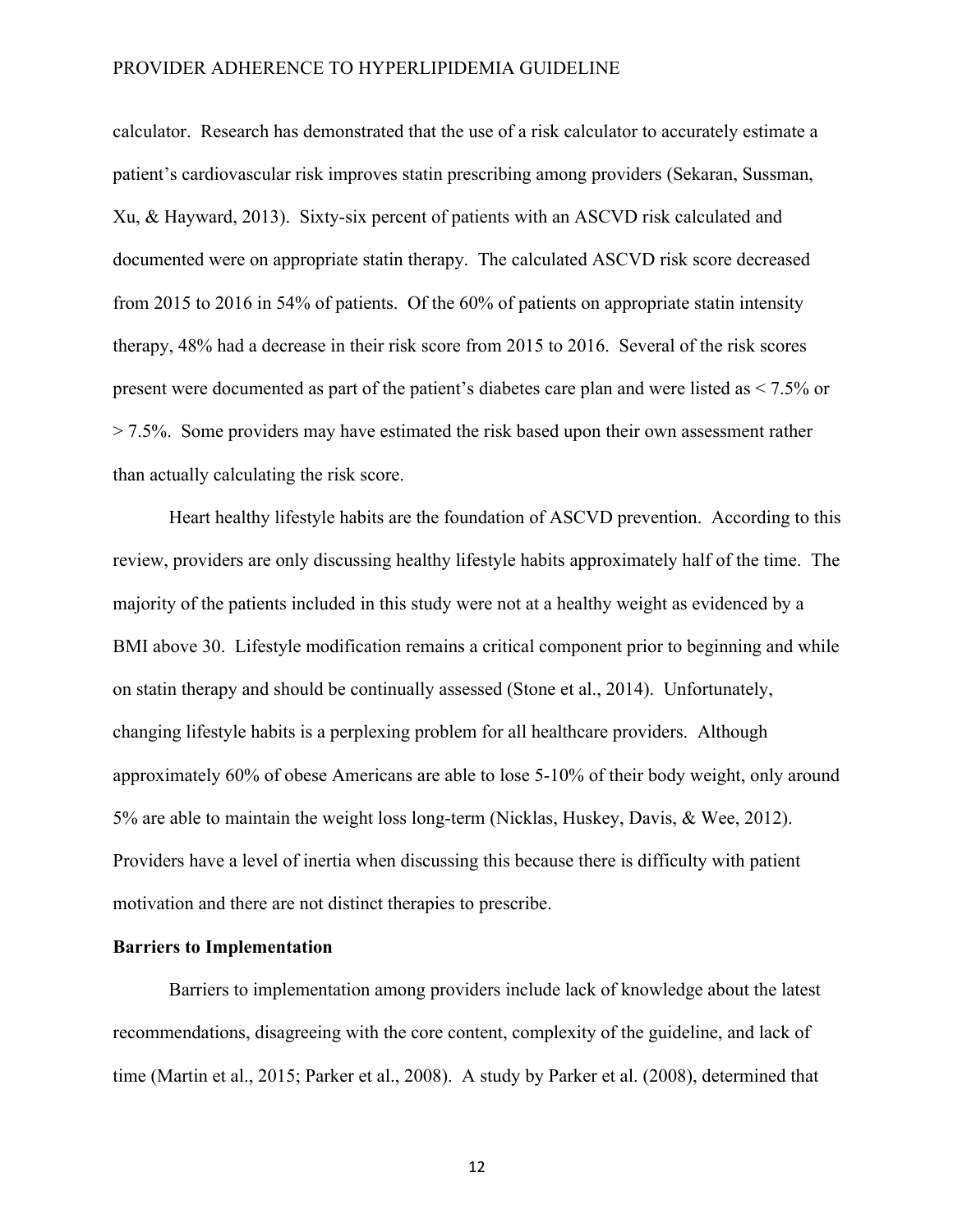some providers felt they were so busy taking care of patients, they did not have much time for reading journals and keeping up with the latest evidence. However, the clinic in which this project was conducted is a resident training clinic associated with an academic facility and therefore should be well versed on the most recent guidelines. Others felt the recommendations were not easy to use because of the complexity of the guideline. Finally, it may be that providers feel that in a fifteen to twenty minute appointment, they do not have time to discuss all necessary elements and address only the most critical issues (Parker et al., 2008).

The use of the ASCVD risk estimator has not been universally adopted in clinical practices. The choice to use a risk assessment tool depended on how the use of it impacted workflow and whether the tool had credibility (Voruganti, O'Brien, Straus, McLaughlin, & Grunfeld, 2015). A common theme among providers was that integrating a risk assessment tool into the electronic medical record would allow the tool to be easily accessible. This would also serve as a reminder to providers to calculate a risk score. Using a risk assessment tool can be beneficial in initiating discussion about how lifestyle choices can increase risk, especially in the case of smoking (Voruganti et al., 2015). In the current practice setting, this might be a consideration to improve calculating the ASCVD risk score, thereby improving appropriate statin dosing.

#### **Limitations**

One limitation of this study is that the retrospective chart review was performed at one primary clinic; therefore the findings cannot be generalized to a larger population. Another limitation is the lack of ethnic diversity among the sample. The third limitation is the failure of the electronic medical record (EMR). Because the EMR did not date back beyond three years to the start of therapy for all patients, normal lipid levels, resulting from statin therapy working,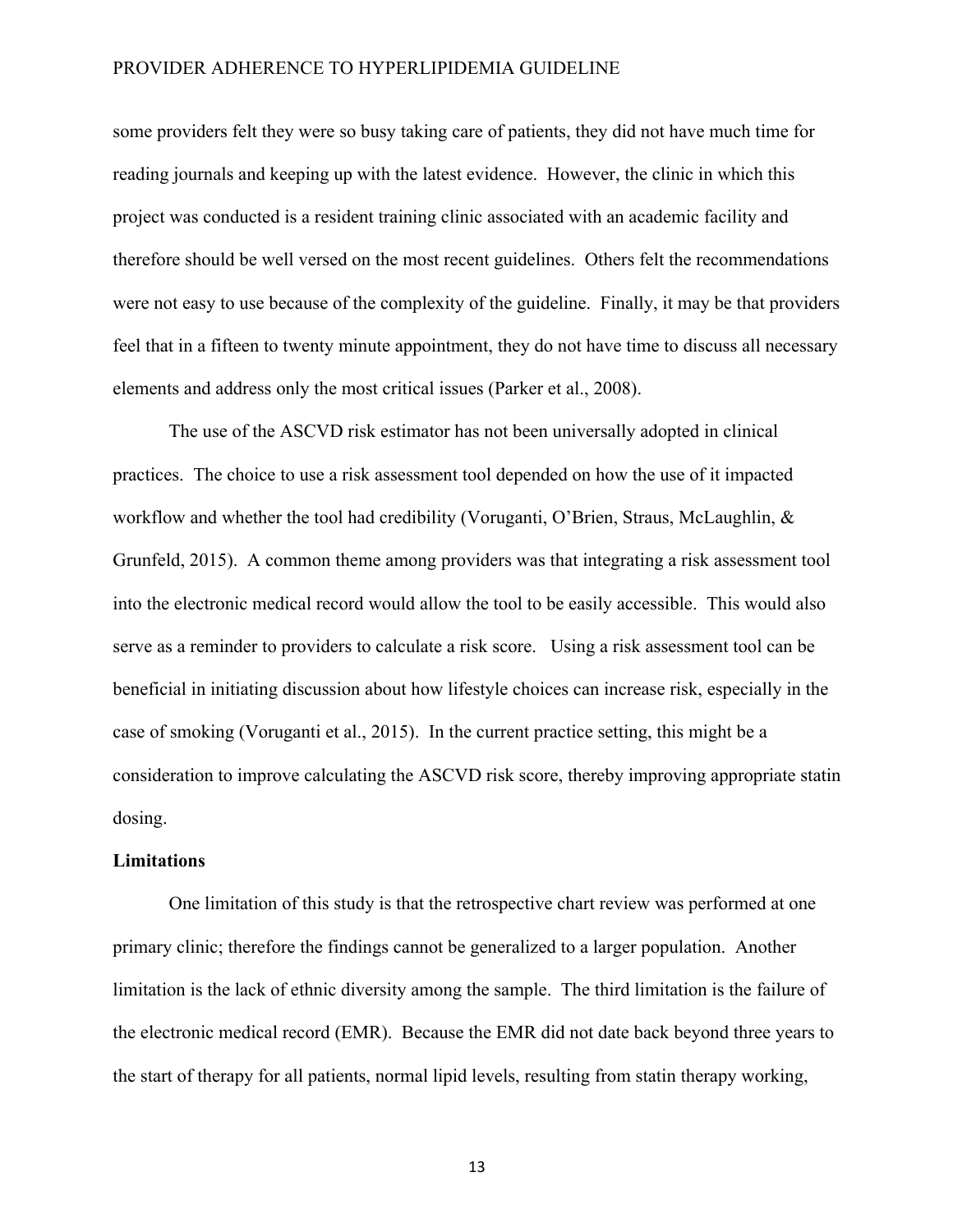were calculated in the Pooled Cohort Equation as no statin indicated and therefore categorized as not appropriate therapy.

According to Stone et al. (2014), 10-year ASCVD risk is to be calculated in individuals without clinical ASCVD every four to six years. For this study, a risk score was calculated for 2015 and 2016 because the EMR did not date back beyond three years. Therefore, providers may have documented a risk score and determined statin treatment in prior visits unable to be seen. If this differed from the principle investigators calculation of risk, the patient was classified as not on appropriate intensity therapy. Lastly, 10-year ASCVD risk was calculated for all patients, including those with clinical ASCVD, even though ASCVD risk is only used in primary prevention (Stone et al., 2014).

#### **Implications for Practice**

Despite the limitations of this study, knowledge has been gained. An important recommendation for this clinic is to implement the ASCVD risk calculator into the EMR. Because research has demonstrated increases in accurate intensity statin prescribing with the use of a risk calculator, integrating it into the EMR will serve as a reminder to providers. This will also increase the usability of the calculator into practice because it will be easily accessible.

A person's ASCVD risk can vary slightly depending on which values are entered by the provider. Because of this, integrating it into the EMR can show exactly which values were used to calculate risk. The risk score in the EMR can also serve to start a discussion between clinician and patient as well as allow patients to track their progress by having access to their chart.

Making the guideline algorithm available in the medical record may also help improve statin prescribing in practice. If providers were able to easily access the algorithm for statin prescribing in primary or secondary prevention, they may refer to it regularly to ensure accurate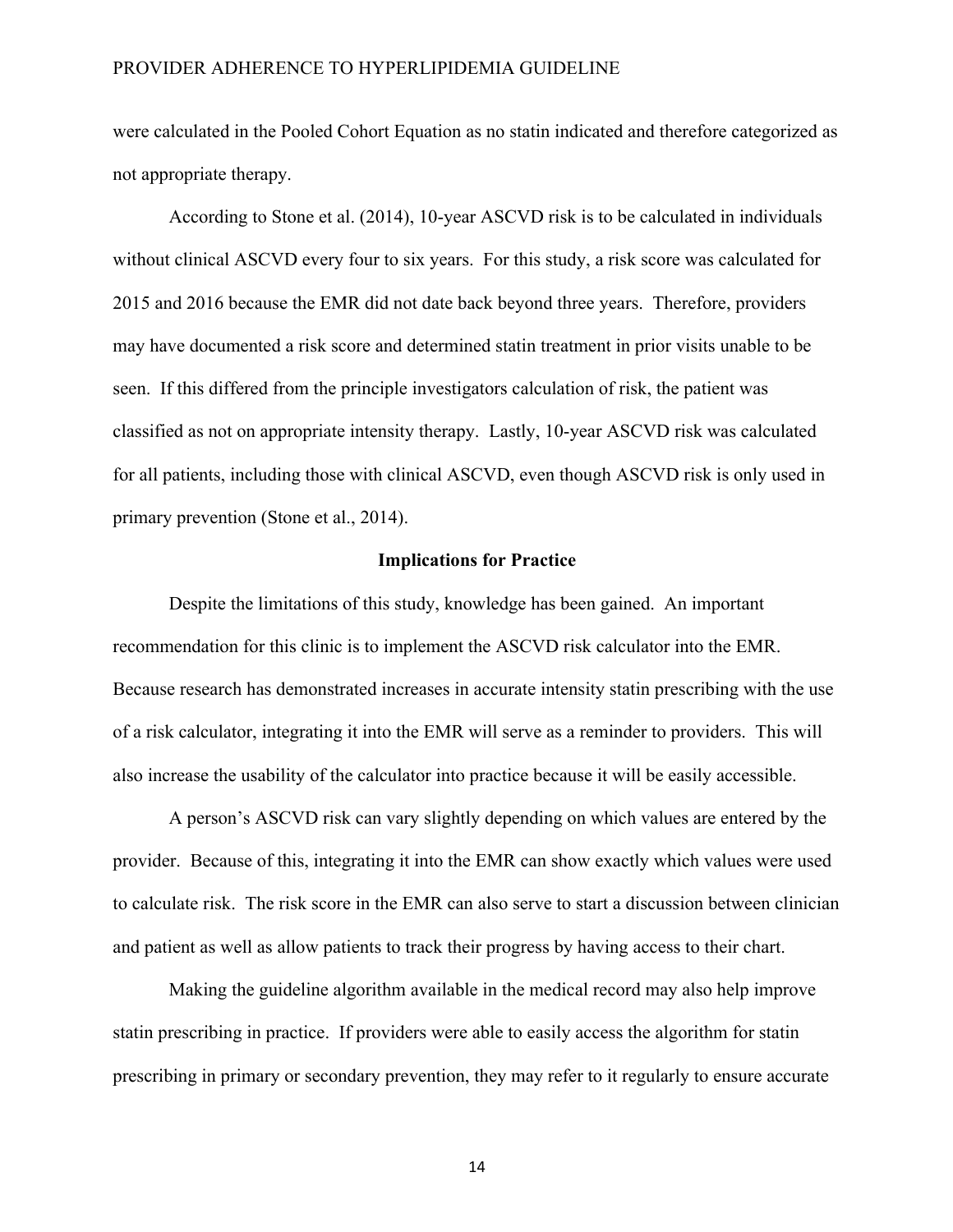prescribing. Remembering to discuss healthy lifestyle habits is another important concept to take away from this study. Having a hyperlipidemia care plan in the EMR may serve as a reminder to start a discussion. Healthy lifestyle is the foundation of cardiovascular health and should always been encouraged.

#### **Conclusion**

Using tools from the 2013 ACC/AHA guideline in practice can help primary care providers educate patients, prescribe statin therapy appropriately, and decrease the risk of cardiovascular disease in patients with hyperlipidemia. Using the algorithms for primary and secondary prevention of cardiovascular disease along with the risk calculator can improve accurate statin prescribing among providers. Integrating the risk calculator and guideline algorithm into the EMR can increase usability and accessibility for providers along with serving as a reminder of the evidence-based recommendations. It will also provide a visual when educating the patient about cardiovascular risk.

Integrating the risk calculator into a specified place in the EMR will allow for better tracking for quality and performance measures in future quality improvement projects. More accurate tracking will be beneficial when evaluating effective interventions to increase hyperlipidemia control. Accurate prescribing of statin medications along with correct management of hyperlipidemia can help to decrease the burden associated with cardiovascular disease providing better quality of life for the people of Kentucky.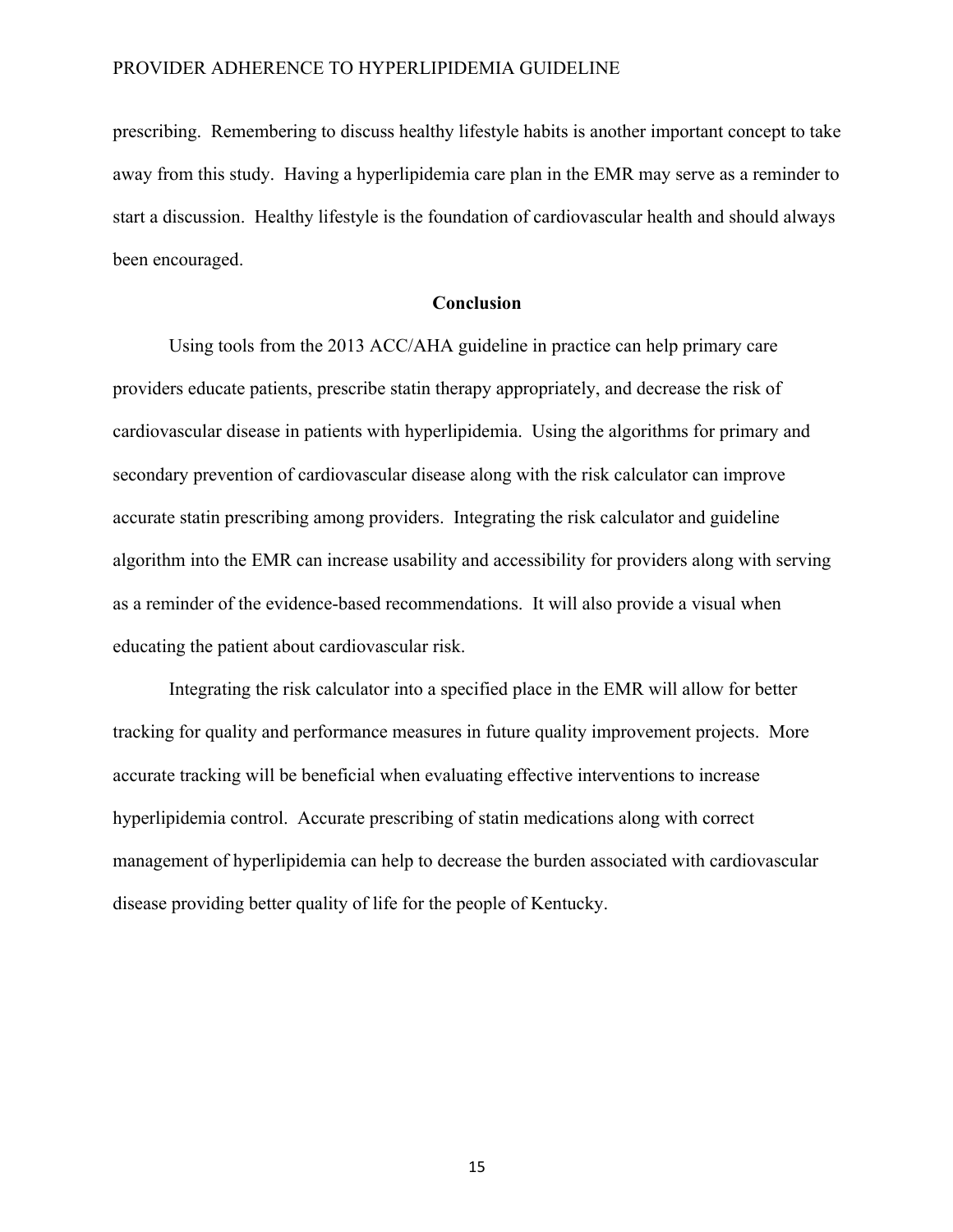#### References

- Barnard, R.J. (1991). Effects of lifestyle modification on serum lipids. *JAMA 151*(7), doi: 10.1001/archinte.1991.00400070141019
- CDC. (2015, March 16). *LDL and HDL: "Bad" and "good" cholesterol*. Retrieved from https://www.cdc.gov/cholesterol/ldl\_hdl.htm
- CDC. (2015, March 17). *High cholesterol facts*. Retrieved from http://www.cdc.gov/cholesterol/facts.htm

CDC. (2016, June 13). *Obesity and overweight*. Retrieved from https://www.cdc.gov/nchs/fastats/obesity-overweight.htm

- Claas, S.A. & Arnett, D.K. (2016). The role of healthy lifestyle in the primordial prevention of Cardiovascular Disease. *Current Cardiology Reports 18*(56), doi: 10.1007/s11886-016- 0728-7
- Cleveland Clinic (2015). *Statin medications and heart disease.* Retrieved from http://my.clevelandclinic.org/health/articles/statin-medications-heart-disease-heart-health
- Hinds, A., Lopez, D., Rascati, K., Jokerst, J., & Srinivasa, M. (2016). Adherence to the 2013 blood cholesterol guidelines in patients with diabetes at a PCMH: Comparison of physician only and combination physician/pharmacist visits. *The Diabetes Educator OnlineFirst*. doi: 10.1177/0145721716631431
- Jame, S., Wittenberg, E., Potter, M.B., & Fleischmann, K.E. (2015). The new lipid guidelines: What do primary care clinicians think? *The American Journal of Medicine 128*(8): 914.e5-914.e10.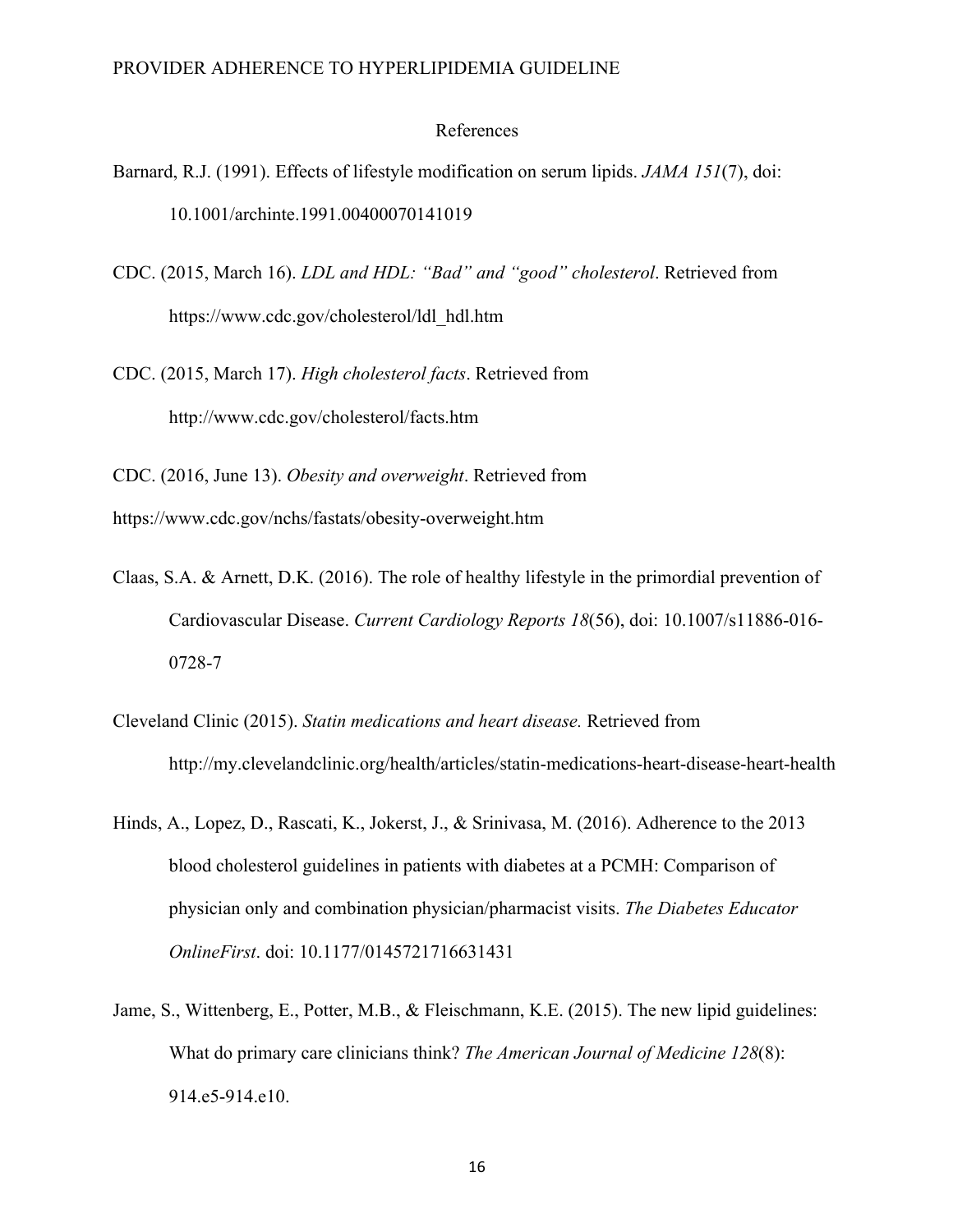- Kentucky Cabinet for Health and Family Services (2015). *Heart disease and stroke prevention program.* Retrieved from http://chfs.ky.gov/NR/rdonlyres/738A1FCB-4F89-4C25-A6E1- 548D3E36BE29/0/KentuckyCardiovascularFactSheet2010.pdf
- Kentucky Department for Family Health (2008). *Prevalence of smoking (percent adults) 2013- 2015*. Retrieved from http://www.kentuckyhealthfacts.org/data/topic/show.aspx?ind=6
- Last, A.R., Ference, J.D., & Menzel, E.R. (2017). Hyperlipidemia: Drugs for Cardiovascular risk reduction in adults. *American Family Physician 95*(2): 78-87.
- Martin, S.S., Sperling, L.S., Blaha, M.J., Wilson, P., Gluckman, T.J., Blumenthal, R.S., & Stone, N.J. (2015). Clinician-patient risk discussion for atherosclerotic cardiovascular disease prevention: Importance to implementation of the 2013 ACC/AHA Guidelines. *Journal of the American College of Cardiology 65*(13), doi: 10.1016/j.jacc.2015.01.043
- McKibben, R.A., Al Rifai, M., Mathews, L.M., & Michos, E.D. (2016). Primary prevention of Atherosclerotic Cardiovascular Disease in women. *Current Cardiovascular Risk Report 10*. doi:10.1007/s12170-015-0480-3
- Mozaffarian, D., Benjamin, E., Go, A., Arnett, D., Blaha, M., Cushman, M…& Turner, M. (2015). Heart disease and stroke statistics – At a glance. *Circulation*. doi: 10.1161/CIR.0000000000000152
- National Heart, Lung, and Blood Institute. (2001, May). *ATP III at-a-glance: Quick desk reference*. Retrieved from https://www.nhlbi.nih.gov/healthpro/guidelines/current/cholesterol-guidelines/quick-desk-reference-html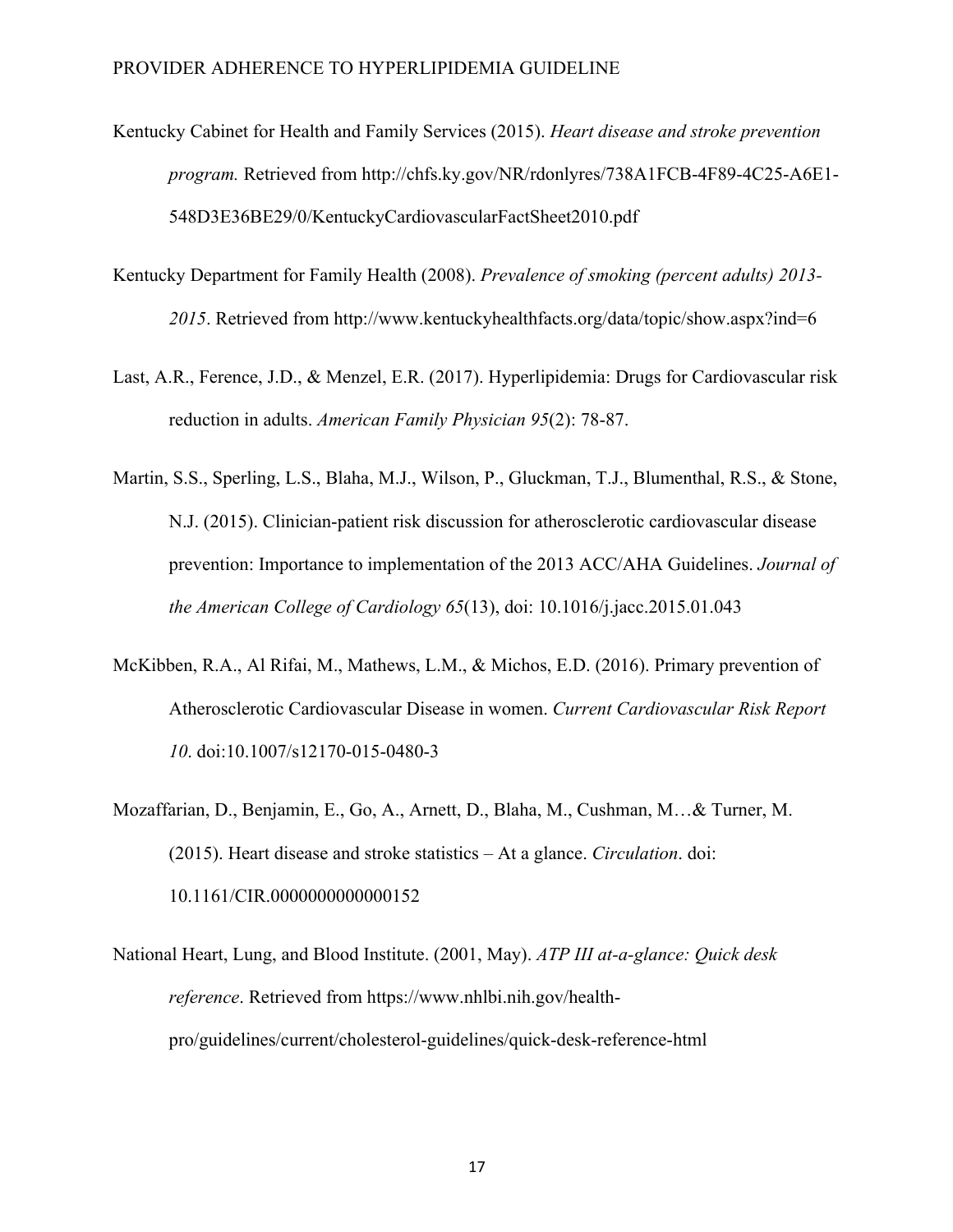- Newsome, L.C. (2014). Primary prevention of atherosclerotic cardiovascular disease: Controversies and clinical considerations. *Annals of Pharmacotherapy 49*(4), doi: 10.1177/1060028014564181
- Nicklas, J.M., Huskey, K.W., Davis, R.B., Wee, C.C. (2012). Successful weight loss among obese U.S. adults. *American Journal of Preventive Medicine 42*(5), doi:10.1016/j.amepre.2012.01.005
- O'Riordan, M., (2013). *New cholesterol guidelines abandon LDL targets*. Retrieved from http://www.medscape.com/viewarticle/814152
- Parker, D.R., Gramling, R., Goldman, R.E., Eaton, C.B., Ahern, D., Cover, R.T., & Borkan, J. (2008). Physicians' perceptions of barriers and facilitators regarding adoption of the national cholesterol education program guidelines. *Preventive Cardiology 11*(1), doi: 10.1111/j.1520-037X.2007.07200.x
- Robinson, J.G. (2014). Starting primary prevention earlier with statins. *The American Journal of Cardiology 9*(1): 1437-1442.
- Sekaran, N.K., Sussman, J.B., Xu, A., & Hayward, R.A. (2013). Providing clinicians with a patient's 10-year cardiovascular risk improves their statin prescribing: A true experiment using clinical vignettes. *BioMed Central Cardiovascular Disorders 13*(90), doi: 10.1186/1471-2261-13-90
- Stone, N., Robinson, J., Lichtenstein, A., Merz, N., Blum, C., Eckel, R…. & Wilson, P. (2014). 2013 ACC/AHA guideline on the treatment of blood cholesterol to reduce atherosclerotic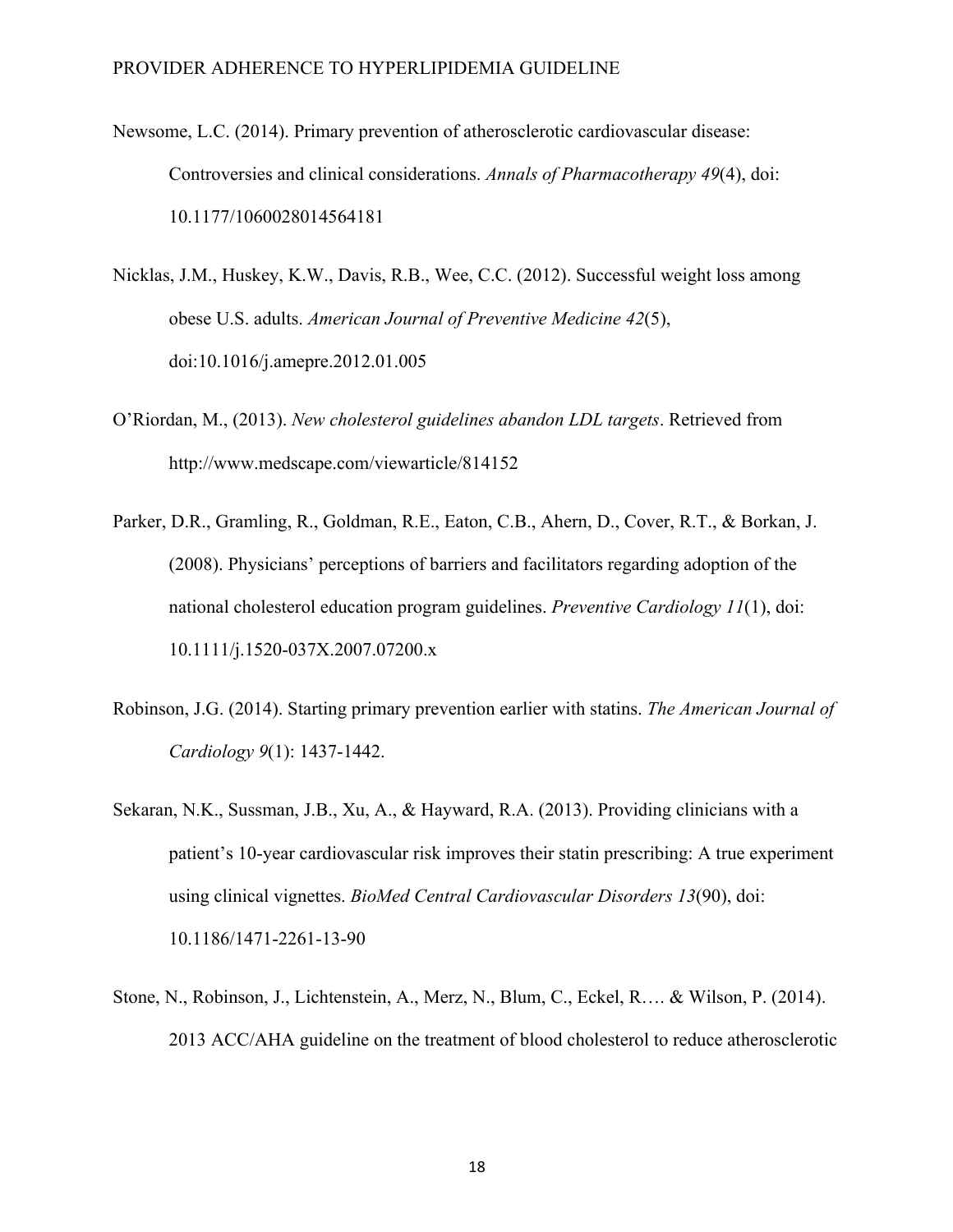cardiovascular risk in adults. *Journal of the American College of Cardiology 63*(25): 2889-2934.

- Voruganti, R.T., O'Brian, M.A., Straus, S.E., McLaughlin, J.R., & Grunfeld, E. (2015). Primary care physicians' perspectives on computer-based health risk assessment tools for chronic diseases: A mixed methods study. *Journal of Innovation in Health Informatics 22*(3), doi: 10.14236/jhi.v22i3.153
- World Health Organization, (2012). *World health statistics 2012*. Retrieved from http://www.who.int/gho/publications/world\_health\_statistics/EN\_WHS2012\_Part2.pdf?u  $a=1$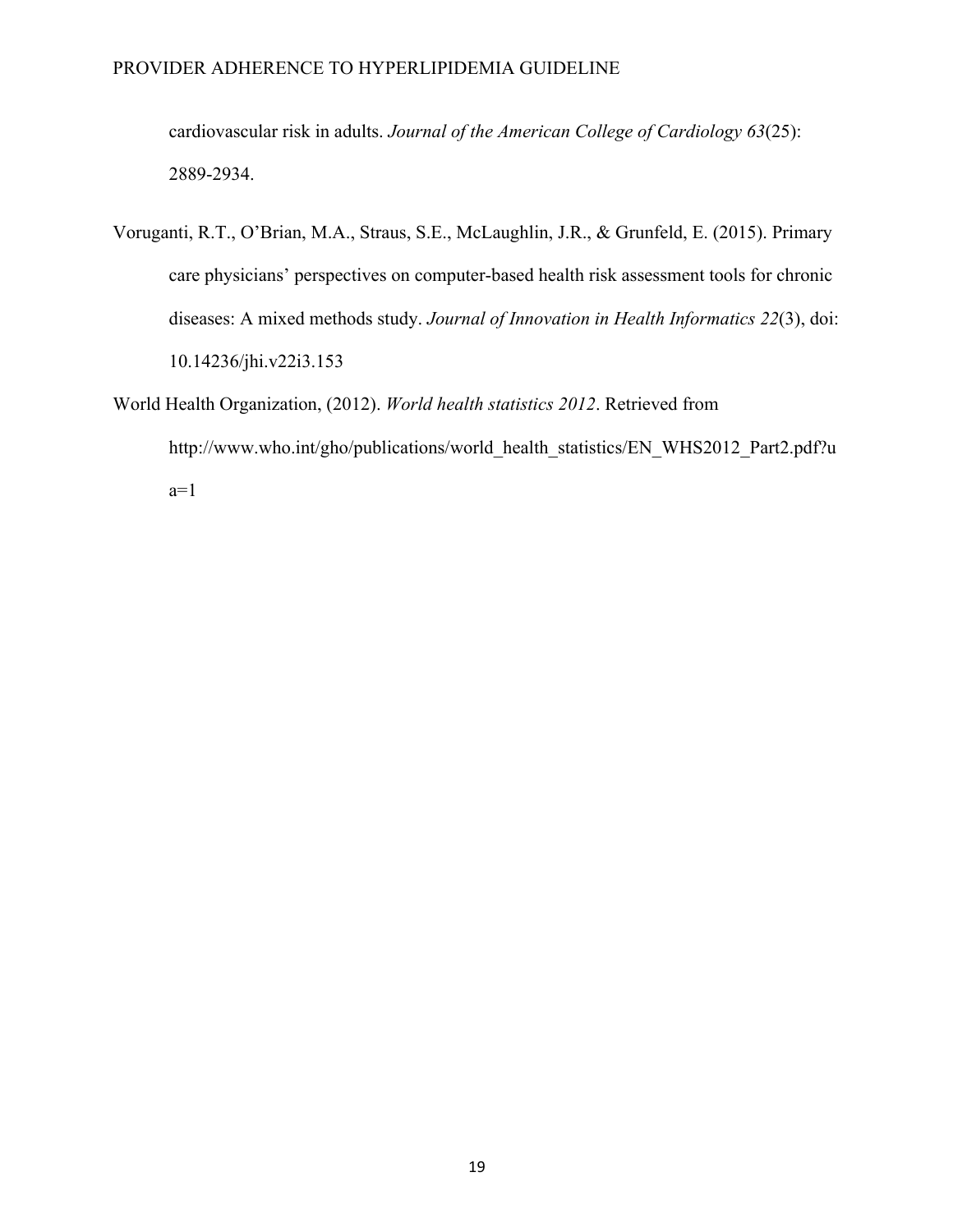Table 1 *2013 ACC/AHA Guideline for Recommended Statin Intensity*

| Intensity dosing of statin medication                                 |                                                                                  |                                                       |  |
|-----------------------------------------------------------------------|----------------------------------------------------------------------------------|-------------------------------------------------------|--|
| <b>High-Intensity</b>                                                 | <b>Moderate-Intensity</b>                                                        | <b>Low-Intensity</b>                                  |  |
| Daily dose lowers LDL-C on<br>average, by approximately $\geq$<br>50% | Daily dose lowers LDL-C on<br>average, by approximately<br>$30\%$ to $\leq 50\%$ | Daily dose lowers LDL-C on<br>average, by $\leq 30\%$ |  |
| Atorvastatin 40-80 mg                                                 | Atorvastatin 10-20 mg                                                            | Simvastatin 10 mg                                     |  |
| Rosuvastatin 20-40 mg                                                 | Rosuvastatin 5-10 mg                                                             | Pravastatin 10-20 mg                                  |  |
|                                                                       | Simvastatin 20-40 mg                                                             | Lovastatin 20 mg                                      |  |
|                                                                       | Pravastatin 40-80 mg                                                             | Fluvastatin 20-40 mg                                  |  |
|                                                                       | Lovastatin 40 mg                                                                 | Pitavastatin 1 mg                                     |  |
|                                                                       | Fluvastatin XL 80 mg                                                             |                                                       |  |
|                                                                       | Fluvastatin 40 mg BID                                                            |                                                       |  |
|                                                                       | Pitavastatin 2-4 mg                                                              |                                                       |  |

(Stone et al., 2014, p. 25)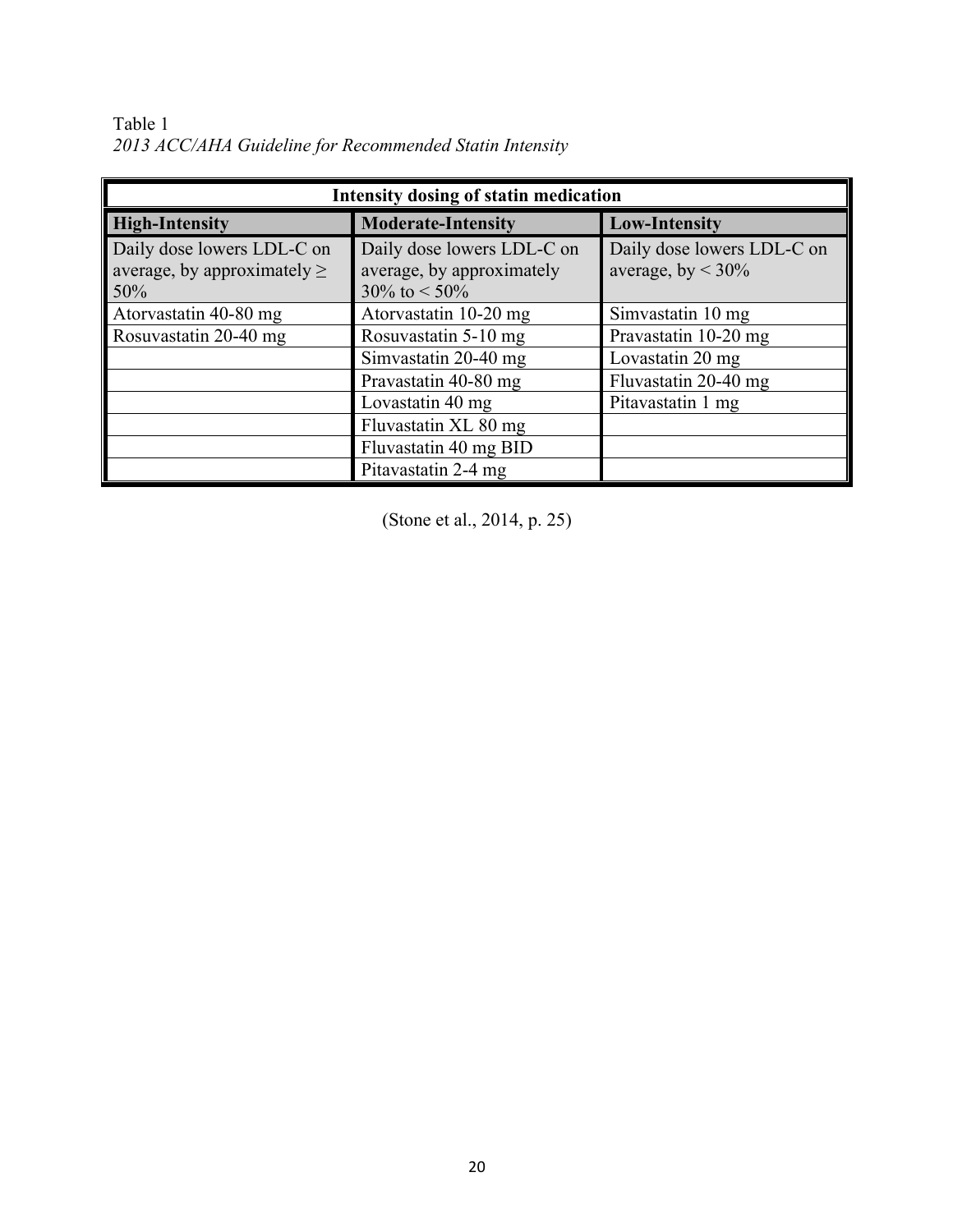Table 2 *Demographics and Descriptive Statistics for 2016*

|                                          | 2016<br>$N = 150$                           | 2016 Appropriate Statin<br><b>Therapy</b>     |
|------------------------------------------|---------------------------------------------|-----------------------------------------------|
| Age                                      |                                             |                                               |
| $40 - 50$<br>51-60<br>61-70<br>$71 - 75$ | 23 (15%)<br>53 (35%)<br>54 (36%)<br>20(13%) | 11(48%)<br>25 (47%)<br>34 $(63%)$<br>18 (90%) |
| Gender                                   |                                             |                                               |
| Male<br>Female                           | 74 (49%)<br>76 (51%)                        | 51 (69%)<br>37 (49%)                          |
| Race                                     |                                             |                                               |
| White<br>Other                           | 109 (73%)<br>41 (27%)                       | 64 (59%)<br>24 (59%)                          |
| Hypertension                             | 132 (88%)                                   | 75 (57%)                                      |
| <b>Diabetes</b>                          | 74 (49%)                                    | 40 (54%)                                      |
| <b>Obesity</b>                           | 94 (63%)                                    | 60(64%)                                       |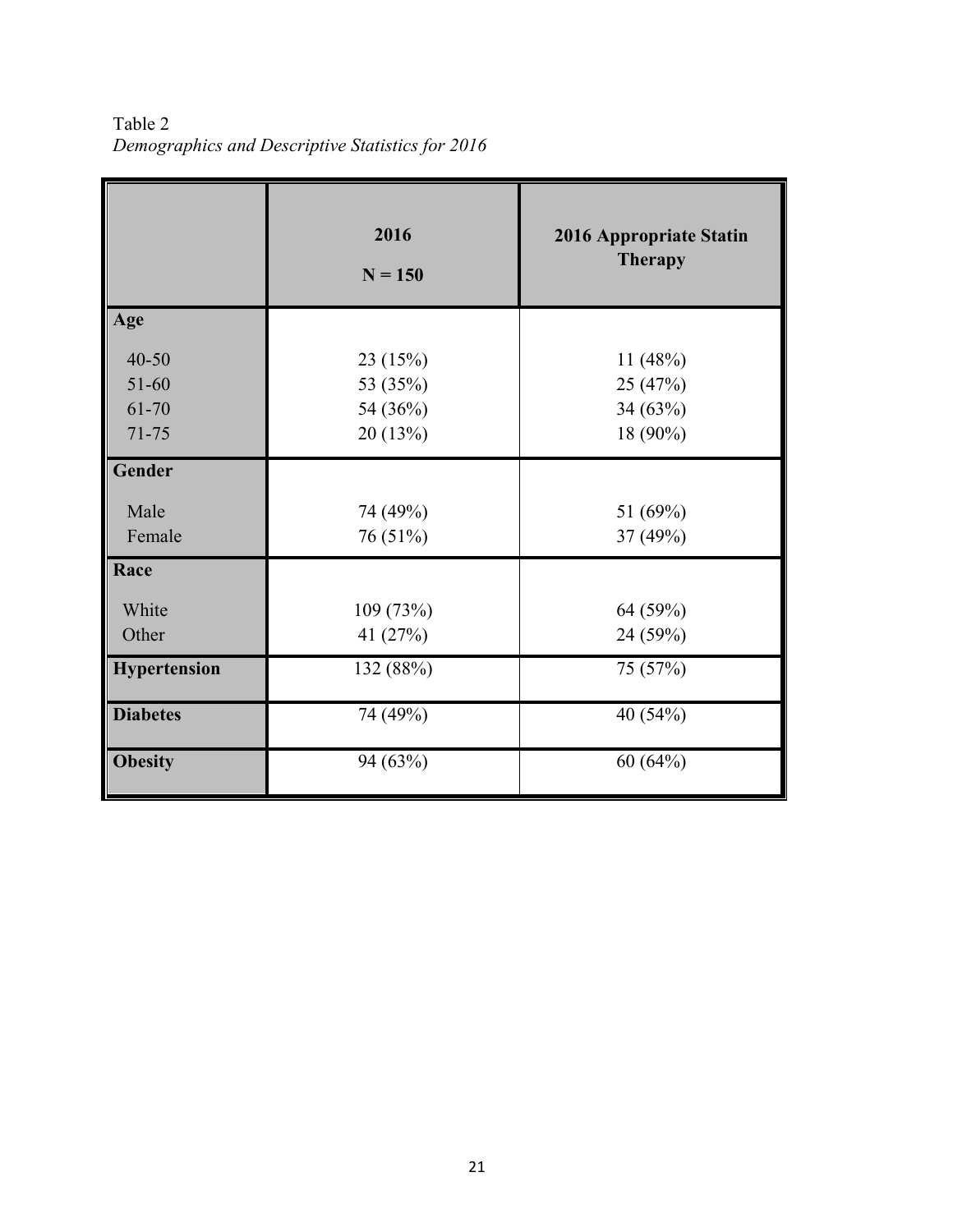Table 3 *Demographics and Descriptive Statistics for 2015*

|                                 | 2015<br>$N = 138$               | 2015 Appropriate Statin<br><b>Therapy</b> |
|---------------------------------|---------------------------------|-------------------------------------------|
| Age                             |                                 |                                           |
| $40 - 50$<br>$51 - 60$<br>61-70 | 17(12%)<br>51 (37%)<br>52 (38%) | 6(35%)<br>21 (41%)<br>32(62%)             |
| $71 - 75$                       | 18 (13%)                        | 14 (78%)                                  |
| Gender                          |                                 |                                           |
| Male<br>Female                  | 68 (49%)<br>70 (51%)            | 46 (68%)<br>27 (39%)                      |
| Race                            |                                 |                                           |
| White<br>Other                  | 101 (73%)<br>37(27%)            | 56 (55%)<br>$17(46\%)$                    |
| Hypertension                    | 124 (90%)                       | 64 (52%)                                  |
| <b>Diabetes</b>                 | 68 (49%)                        | 33 (49%)                                  |
| <b>Obesity</b>                  | 83 (60%)                        | 47 (57%)                                  |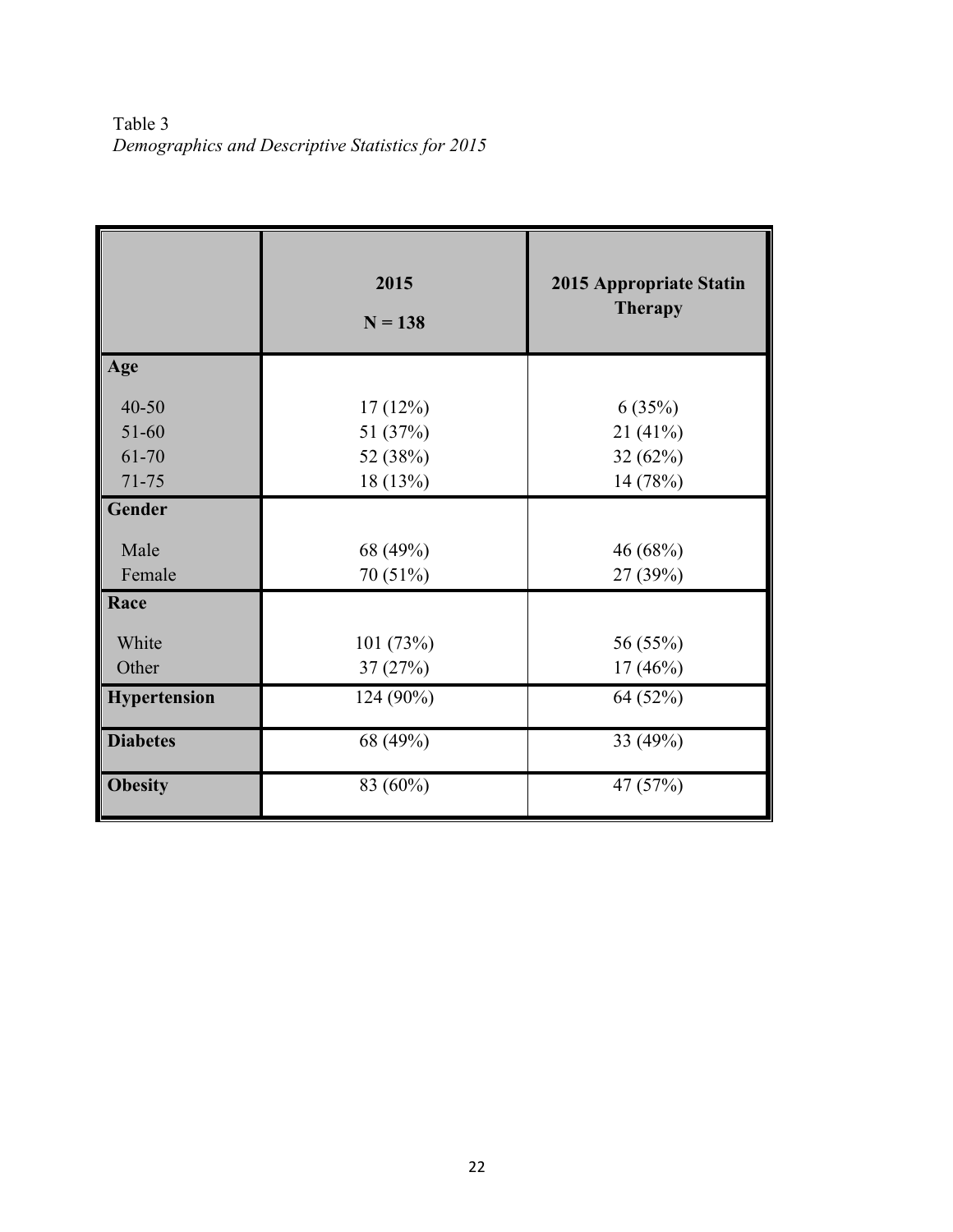

Legend: CKD = Chronic Kidney Disease; PAD = Peripheral Arterial Disease; CVA = Cerebrovascular Accident; MI = Myocardial Infarction; NASH = Non-alcoholic Steatohepatitis

*Figure 1:* Present Co-morbidities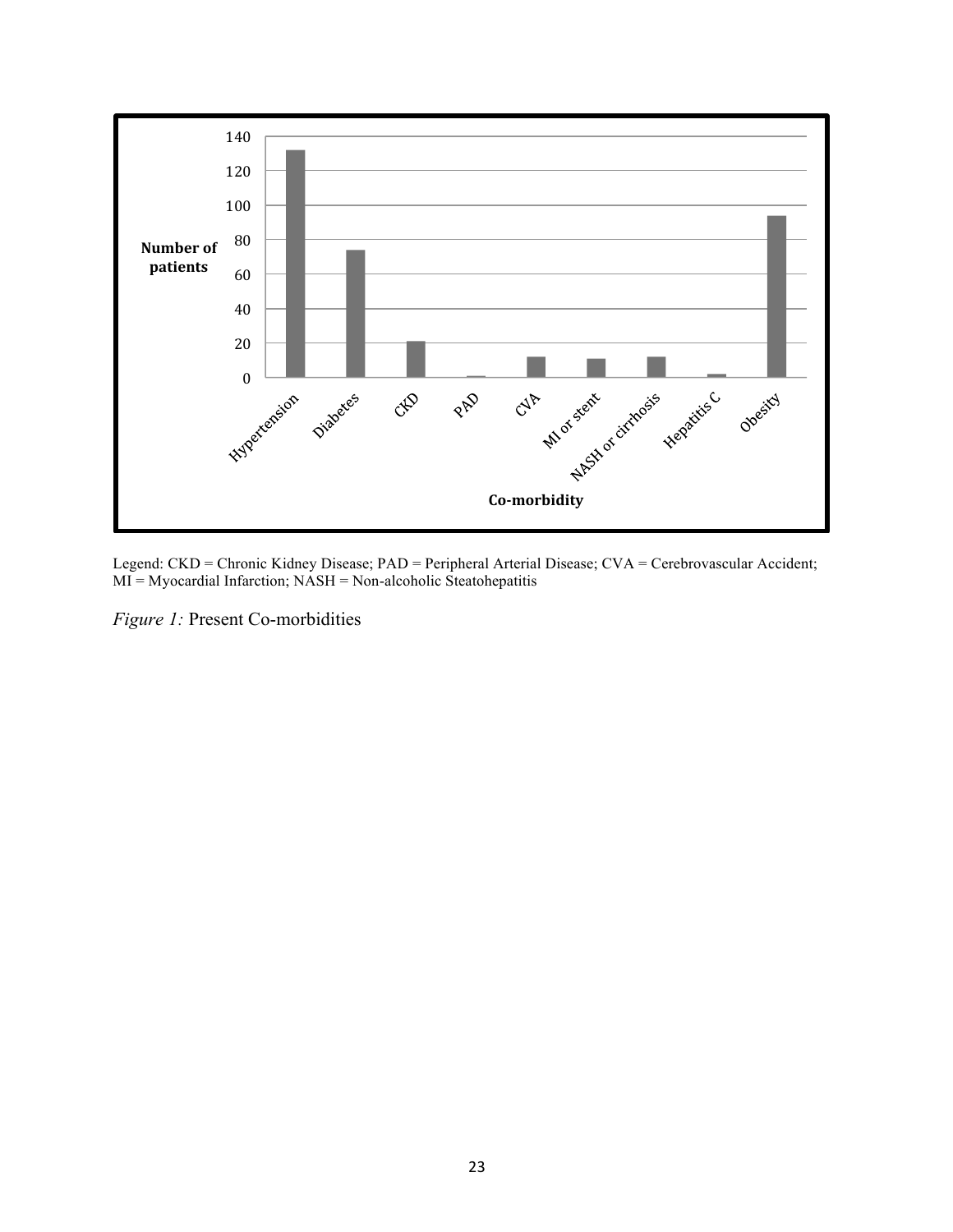# Appendix A Chart Audit Tool

| <b>Care Team:</b> |  |
|-------------------|--|
| Gender:           |  |
| Age:              |  |
| Race:             |  |

#### **Co-morbid conditions:**

| Condition                       | Yes | N <sub>0</sub> |
|---------------------------------|-----|----------------|
| Hypertension                    |     |                |
| <b>Diabetes Mellitus</b>        |     |                |
| <b>Chronic kidney disease</b>   |     |                |
| Peripheral arterial disease     |     |                |
| Cerebrovascular Accident        |     |                |
| s/p Myocardial Infarction or    |     |                |
| stent placement                 |     |                |
| Nonalcoholic steatohepatitis or |     |                |
| cirrhosis                       |     |                |
| <b>Hepatitis C</b>              |     |                |
| <b>Obesity</b>                  |     |                |

**Current statin medication and dose: \_\_\_\_\_\_\_\_\_\_\_\_\_\_\_\_\_\_\_\_\_\_\_\_\_\_\_\_\_\_\_\_\_\_**

**How long have they been on the statin: \_\_\_\_\_\_\_\_\_\_\_\_\_\_\_\_\_\_\_\_\_\_\_\_\_\_\_\_\_\_\_\_\_ Any dose changes: \_\_\_\_\_\_\_\_\_\_\_\_\_\_\_\_\_\_\_\_\_\_\_\_\_\_\_\_\_\_\_\_\_\_\_\_\_\_\_\_\_\_\_\_\_\_\_\_\_\_**

**Was the following documented for the patient with a diagnosis of Hyperlipidemia:**

|                        | <b>Yes in 2016</b> | No in 2016 | <b>Yes in 2015</b> | No in 2015 |
|------------------------|--------------------|------------|--------------------|------------|
| Is discussion about    |                    |            |                    |            |
| healthy diet present?  |                    |            |                    |            |
| Discussion of          |                    |            |                    |            |
| exercise present?      |                    |            |                    |            |
| <b>Discussion of</b>   |                    |            |                    |            |
| smoking cessation      |                    |            |                    |            |
| present if applicable? |                    |            |                    |            |
| Is the patient         |                    |            |                    |            |
| currently on the       |                    |            |                    |            |
| appropriate intensity  |                    |            |                    |            |
| statin therapy?        |                    |            |                    |            |
| If not on appropriate  |                    |            |                    |            |
| intensity, is a reason |                    |            |                    |            |
| documented?            |                    |            |                    |            |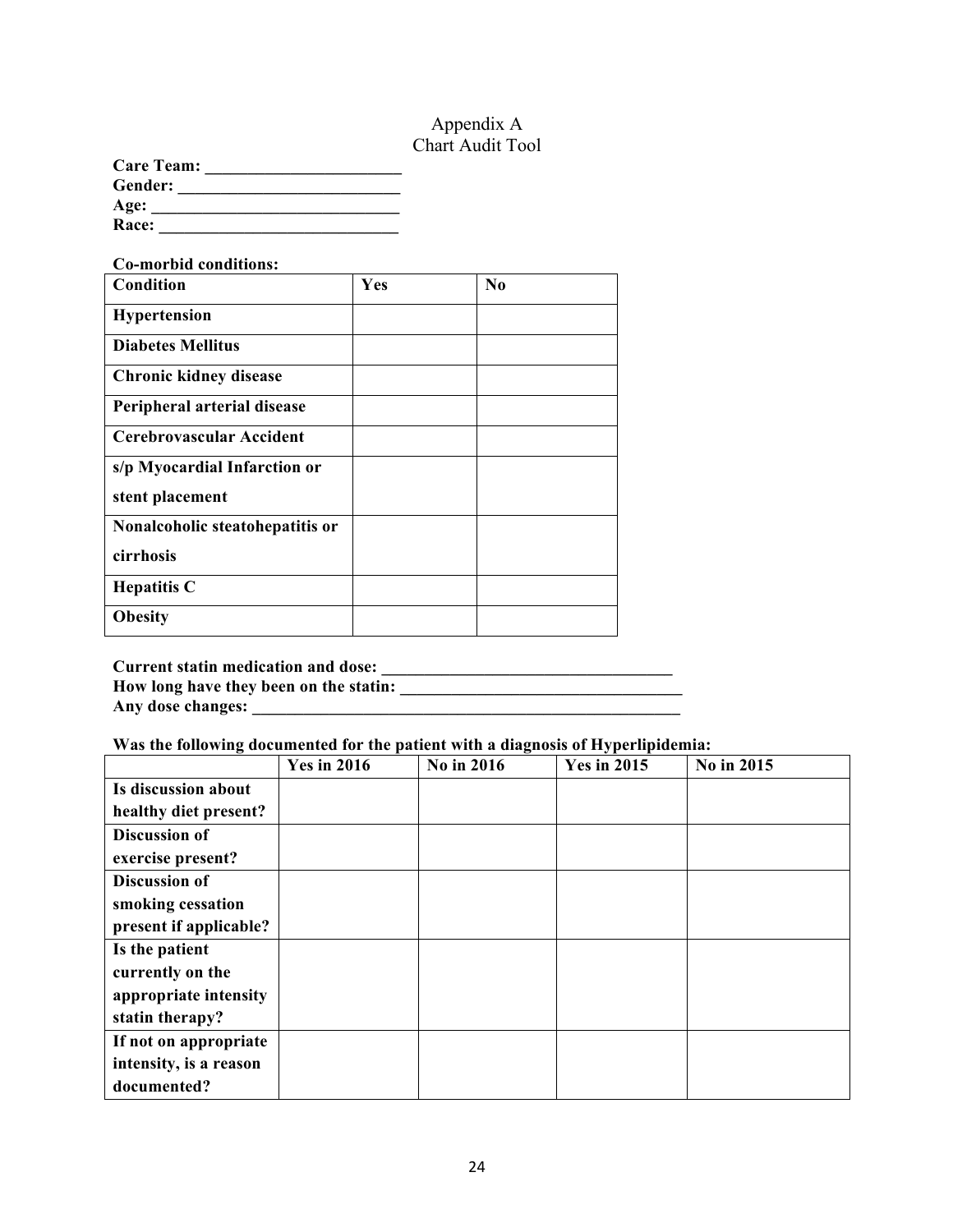| Is there a calculated<br><b>ASCVD</b> risk<br>charted? |  |  |
|--------------------------------------------------------|--|--|
| Does it match PI's<br>calculated ASCVD                 |  |  |
| risk?                                                  |  |  |

|                        | Yes | N <sub>0</sub> |
|------------------------|-----|----------------|
| Were liver enzymes     |     |                |
| checked prior to       |     |                |
| initiation of statin   |     |                |
| therapy?               |     |                |
| Were liver enzymes     |     |                |
| checked yearly?        |     |                |
| Were yearly lipid      |     |                |
| panels completed?      |     |                |
| Is the patient         |     |                |
| prescribed Niacin?     |     |                |
| Is the patient         |     |                |
| prescribed a bile acid |     |                |
| sequestrant            |     |                |
| (cholestyramine,       |     |                |
| colestipol, or         |     |                |
| colesevelam)?          |     |                |
| Is the patient         |     |                |
| prescribed             |     |                |
| ezetimibe?             |     |                |
| Is the patient         |     |                |
| prescribed a Fibrate   |     |                |
| (fenofibrate or        |     |                |
| gemfibrozil)?          |     |                |
| Is the patient taking  |     |                |
| omega-3 fatty acids?   |     |                |

**Calculated ASCVD risk for 2016: \_\_\_\_\_\_\_\_\_\_\_\_\_\_\_\_\_\_\_\_\_\_\_\_\_\_\_\_\_\_\_\_\_\_\_**

**Calculated ASCVD risk for 2015: \_\_\_\_\_\_\_\_\_\_\_\_\_\_\_\_\_\_\_\_\_\_\_\_\_\_\_\_\_\_\_\_\_\_\_\_**